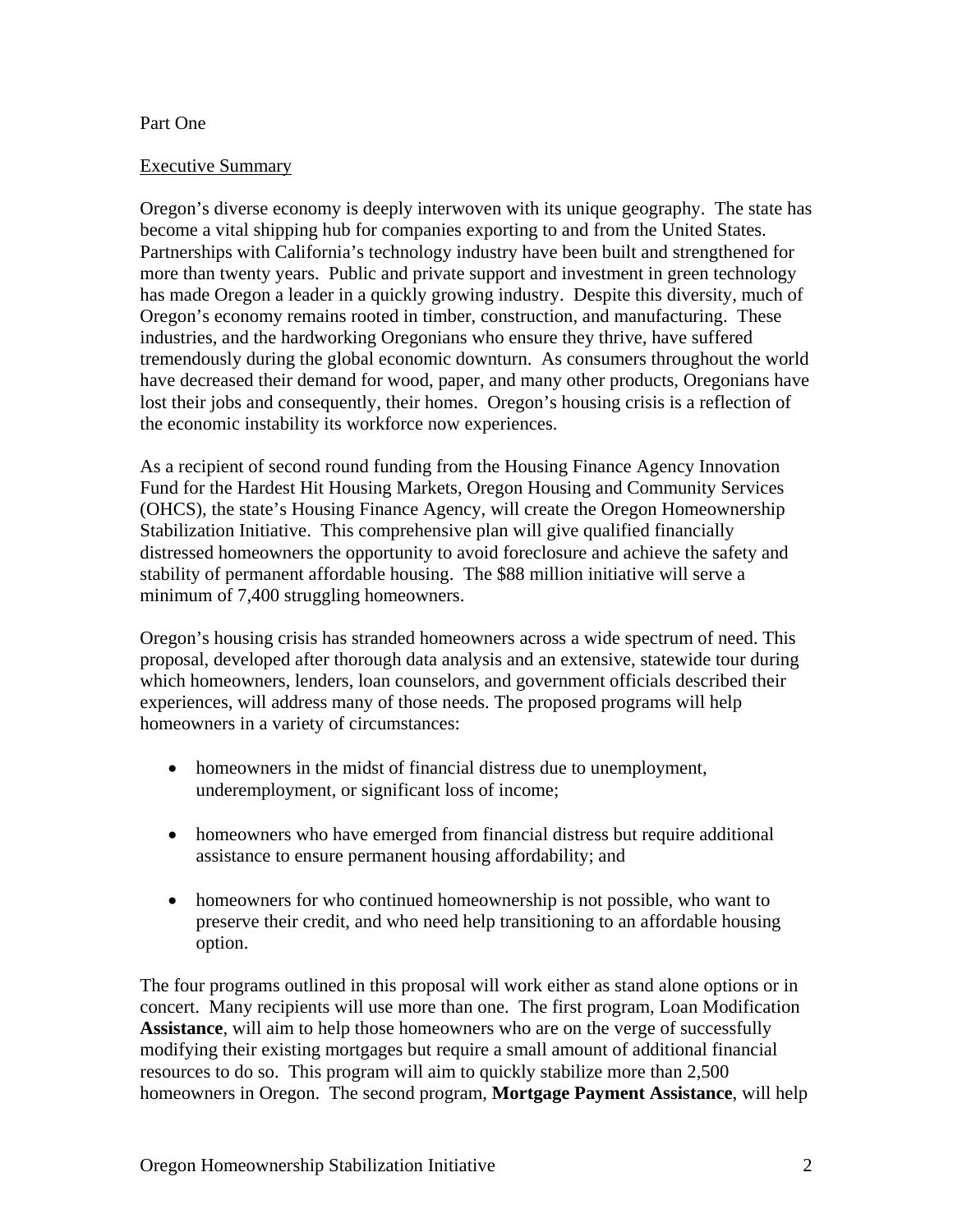economical distressed homeowners pay their mortgage for up to one year. If these recipients regain employment or otherwise regain their financial footing they can exit into program three: **Loan Preservation Assistance**. Loan Preservation Assistance will provide financial resources homeowners may need to modify their loan, pay arrearages, or clear other significant financial penalties they incurred while financially distressed. Should homeowners not regain employment during the period they received Mortgage Payment Assistance, they would be given the opportunity to receive **Transitional Assistance**. In such cases, Transitional Assistance will provide resources to help homeowners move to an alternative affordable housing option.

In addition to these programs, the Oregon Homeownership Stabilization Initiative will use the state's existing network of HUD certified counselors as an administrative entry point for many program participants. Counselors have the experience and resources necessary to navigate the loan modification process and other options that can lead to permanent housing affordability.

OHCS has designed these programs to be flexible and responsive. Homeowners will be encouraged to enter or exit them in the ways that are most conducive to their long-term success. It is our intent to provide homeowners an opportunity to stay in their homes and to make those homes affordable. Should that outcome remain out-of-reach, Oregon Homeownership Stabilization Initiative will help them exit their homes in a way that will preserve the possibility of homeownership again in the future.

Finally, after a thorough analysis of the economic downturn in Oregon, OHCS determined that the unemployment rate alone does not fully capture our state's economic distress. OHCS considered three additional factors: the degree to which unemployment has increased over the previous two years, the decline in housing values, and the foreclosure rate. Using these expanded criteria, four additional counties were added to the initial 16. Allocating Hardest Hit funding using this more comprehensive methodology will allow OHCS to fully respond to the housing needs of the state.

#### Establishment of an Eligible Entity

In accordance with the Hardest Hit Fund Guidelines published by the U.S. Treasury, each recipient of funding from the Hardest Hit Fund must qualify as an "Eligible Entity." This is defined as a "financial institution," as defined in the Emergency Economic Stabilization Act (EESA). Since OHCS is an agency of the State of Oregon, it is not an "Eligible Entity" for purposes of the Hardest Hit Fund. Thus, OHCS will be forming the Oregon Homeownership Stabilization Initiative, an Oregon nonprofit corporation.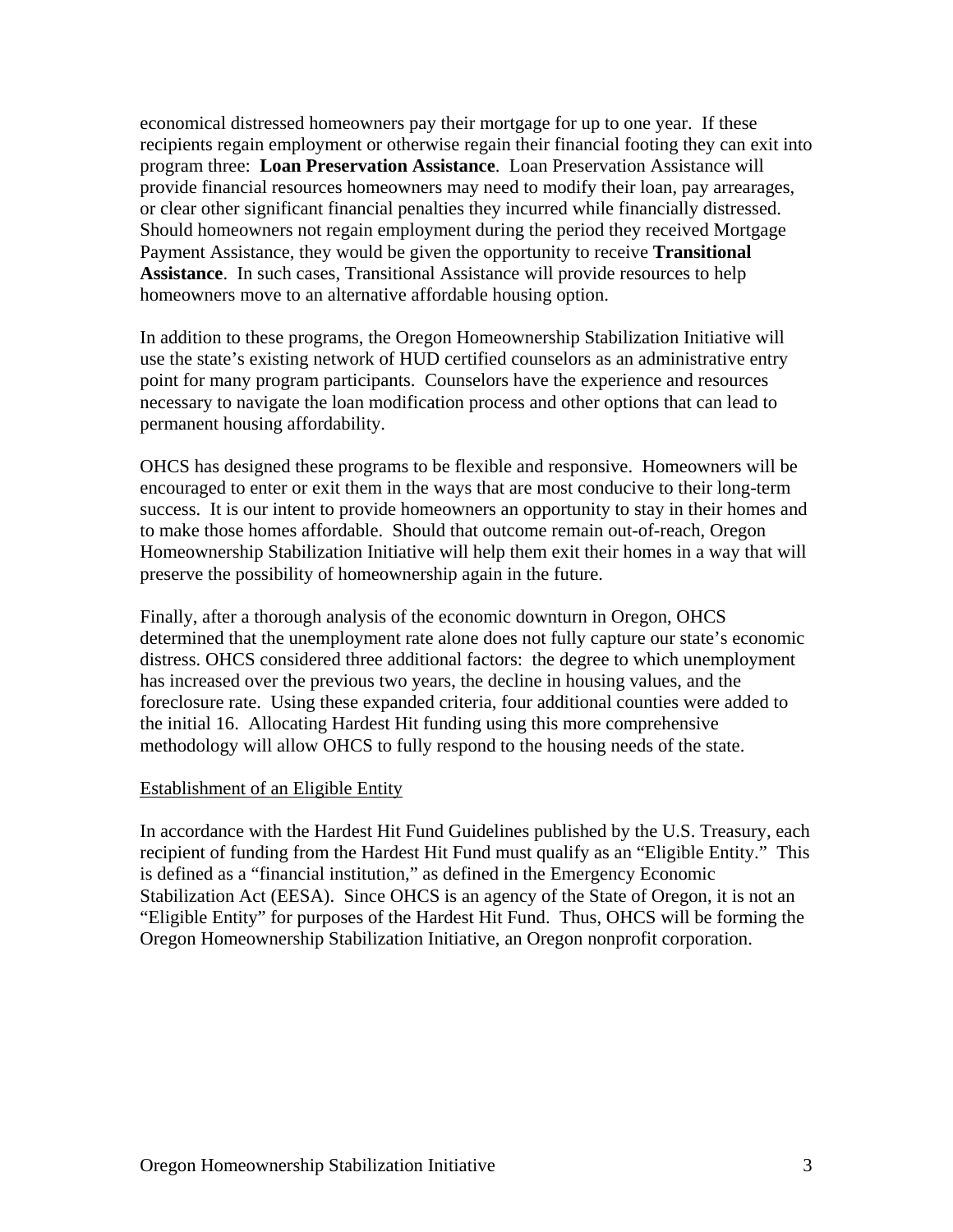Part Two

### **A. General Overview of the Program**

Oregon's data suggests that unemployment and foreclosure are inextricably tied. During the economic downturn and over the course of the last 30 years, each time unemployment increases in Oregon, the state's foreclosure rate increases by a similar amount. Though many factors contributed to the nation's most serious economic downturn since the Depression, it has become increasingly clear that preventing foreclosure demands helping homeowners to manage the acute economic distress caused by unemployment.

Though the nation's economy is slowly rebounding from the economic downturn, data suggest the recovery will be largely a "jobless" one. History also indicates that Oregon's recoveries from recession lag behind the rest of the nation's. These facts have guided the development of the Oregon Homeownership Stabilization Initiative.

Given the uncertain timeline of Oregon's economic recovery and the realization that many of the jobs lost in the "hardest hit" counties may not return, the Oregon Homeownership Stabilization Initiative provides a comprehensive but measured and realistic approach to aiding homeowners in distress.

During the development phase of this proposal, both empirical evidence and anecdotal data suggested that two significant obstacles plague Oregon's homeowners: the complexity of the existing modification process and the duration of unemployment. Hardest Hit Funding will immediately address both. First, many homeowners struggle to successfully navigate loan modification programs. Either the loan modification process itself has frustrated them or their modification stalls due do a relatively small gap in financial resources. Second, unemployed, underemployed, and financially distressed homeowners often need up to a year to find financially appropriate employment. The time it takes to find a job far exceeds existing forbearance options offered by financial entities and those options often compound financial problems due to associated fees and penalties. Often by the time financially distressed homeowners find employment, they have exhausted their financial resources and cannot pay off overdue balances, fees, and penalties. In these cases, homeowners may even lack the credit and cash to move to a rental property.

## Program Objectives

The overarching goal of the Oregon Homeownership Stabilization Initiative is to provide every funding recipient the opportunity to prevent foreclosure and keep or find affordable housing. To do that, OHCS has set the following program objectives:

Complement existing loan modification and foreclosure prevention programs.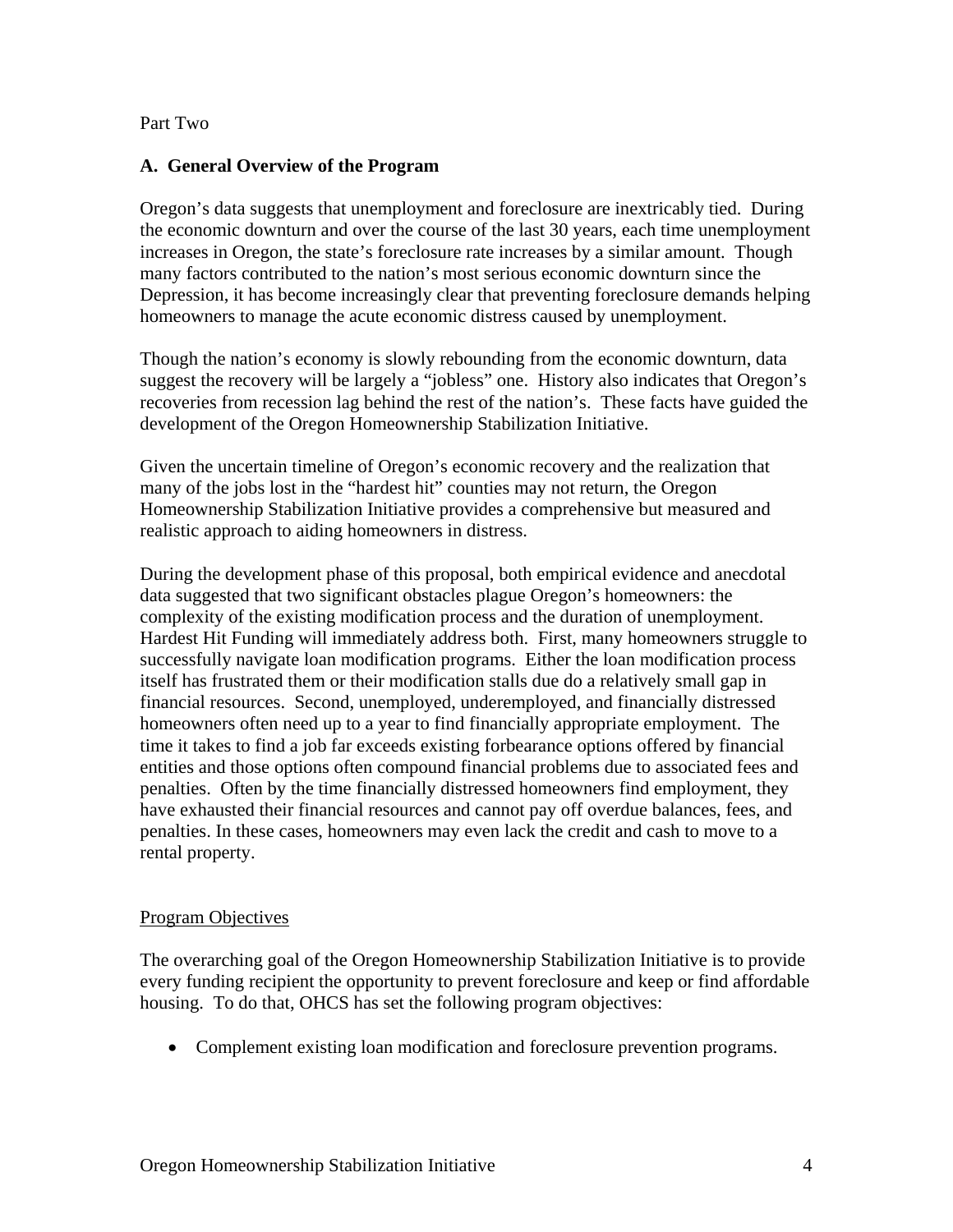- Encourage homeowners to use HUD-certified counseling services.
- Facilitate swift, reliable, and consistent communication with lenders, servicers, investors, and other partners.
- Relieve acute economic distress for homeowners.
- Provide homeowners unable to maintain their home sound advice, resources, and encouragement to leave their house in favor of an affordable housing option before foreclosure occurs.
- "Incentive-ize" homeowners' commitment to maintaining their property after deciding leaving it is inevitable.
- Connect homeowners that enter the program with links to other local and state resources such as job training, education, or other social services.
- To the greatest extent possible leverage Hardest Hit dollars with private matching and revolving funding programs.
- Work closely with lenders, servicers, and loan counselors to identify and invest in homeowners who stand the best chance of sustaining homeownership.
- Deliver resources quickly.

## Program Descriptions

The programs that comprise the Oregon Homeownership Stabilization Initiative are meant to prevent foreclosure by investing resources on behalf of homeowners to ensure they will be able to achieve permanent, affordable housing. These programs are intended to be as flexible as possible in order to respond fully to the wide range of needs that homeowners in distress present.

Pending U.S. Treasury approval, in accordance with EESA, and after extensive outreach with stakeholders throughout the state, OHCS intends to use its allocation of Hardest Hit Funding in the following ways.

**Loan Modification Assistance** – The Loan Modification Assistance Program will provide funds to assist financially distressed borrowers who are in the process of modifying their home loans. Under the Program, a one-time contribution of funds will be made to a homeowner's lender/servicer to be used to fill a financial gap that limits a homeowner's eligibility for a loan modification. Funds may be used to reduce the outstanding principal balance, pay delinquent escrow, arrearages, or strategically apply resources to ensure a Net Present Value test is positive. Modification must result in a loan to value ratio of no more than 125 percent, a total debt-to-income of up to or less than 50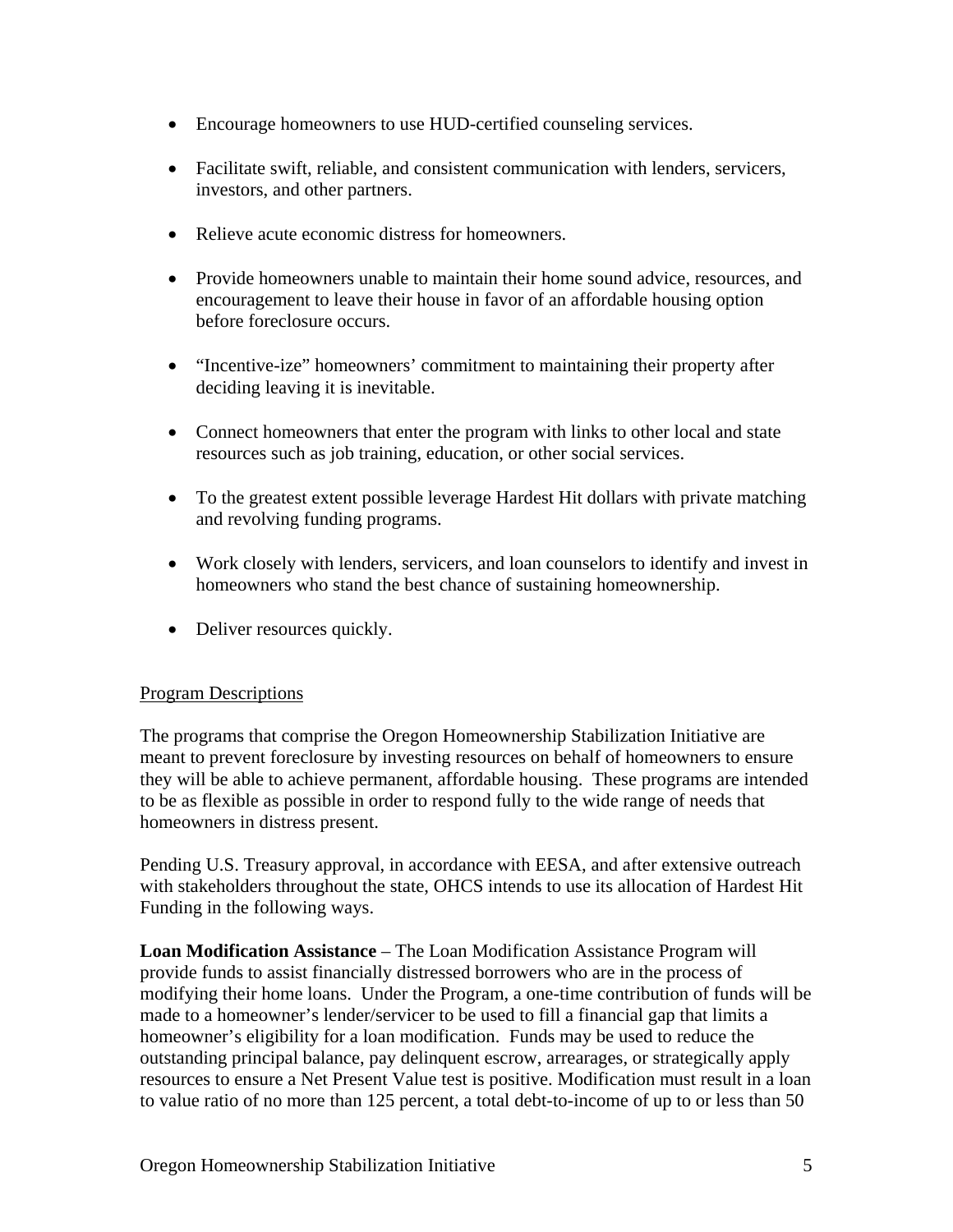percent, and a mortgage payment of no more than 31 percent including principal, interest, taxes and insurance. The Program is designed to work with both HAMP and non-HAMP modifications..

**Mortgage Payment Assistance –** The Mortgage Payment Assistance Program will provide up to six months of mortgage payment assistance with a required 1:1 match from the investor for a total anticipated benefit of 12 months of assistance. It is expected that the investor match be provided concurrently with funds from the program. This temporary assistance will be provided lenders/servicers on behalf of unemployed, substantially underemployed, or acutely financially distressed homeowners. The state's foreclosure counseling network would serve as the administrative entry point for initial eligibility screening. This Program will work as both a stand-alone program or as a feeder into Loan Preservation Assistance or Transitional Assistance Programs.

For a comprehensive overview of this program, please refer to the Mortgage Payment Subsidy Term Sheet.

**Loan Preservation Assistance –** Loan Preservation Assistance will benefit those homeowners who regain employment or recover from financial distress. The program will ensure their loans become, or remain, affordable. Resources provided through this program will ensure successful modification, pay arrearages, delinquent escrow, or other fees incurred during a period of unemployment or financial distress.Eligibility will be determined by HUD-certified counselors and staff from the Oregon Homeownership Stabilization Initiative. Recipients may receive up to \$20,000. Loan Preservation Assistance may complement existing modification programs or other resources designed to assist homeowners after they regain their financial standing.

For a comprehensive overview of this program, please refer to the Loan Preservation Assistance Term Sheet.

**Transitional Assistance –** Transitional Assistance will be offered to those homeowners for whom foreclosure would otherwise be inevitable. Two groups of homeowners will be candidates for Transitional Assistance: homeowners with no reasonable prospect of modifying their loans even when employed and recipients of Mortgage Payment Assistance who do not regain employment or recover from financial distress to the extent that they would benefit from Loan Preservation Assistance. Transitional Assistance will work in conjunction with servicer/lender short sale and deed-in-lieu of foreclosure programs to help homeowners transition to affordable housing expediently. These resources will address the homeowner's needs as well as help preserve property value. Funds would be available on a one-time only basis for up to \$3,000.

For a comprehensive overview of this program please refer to the Transitional Assistance Term Sheet.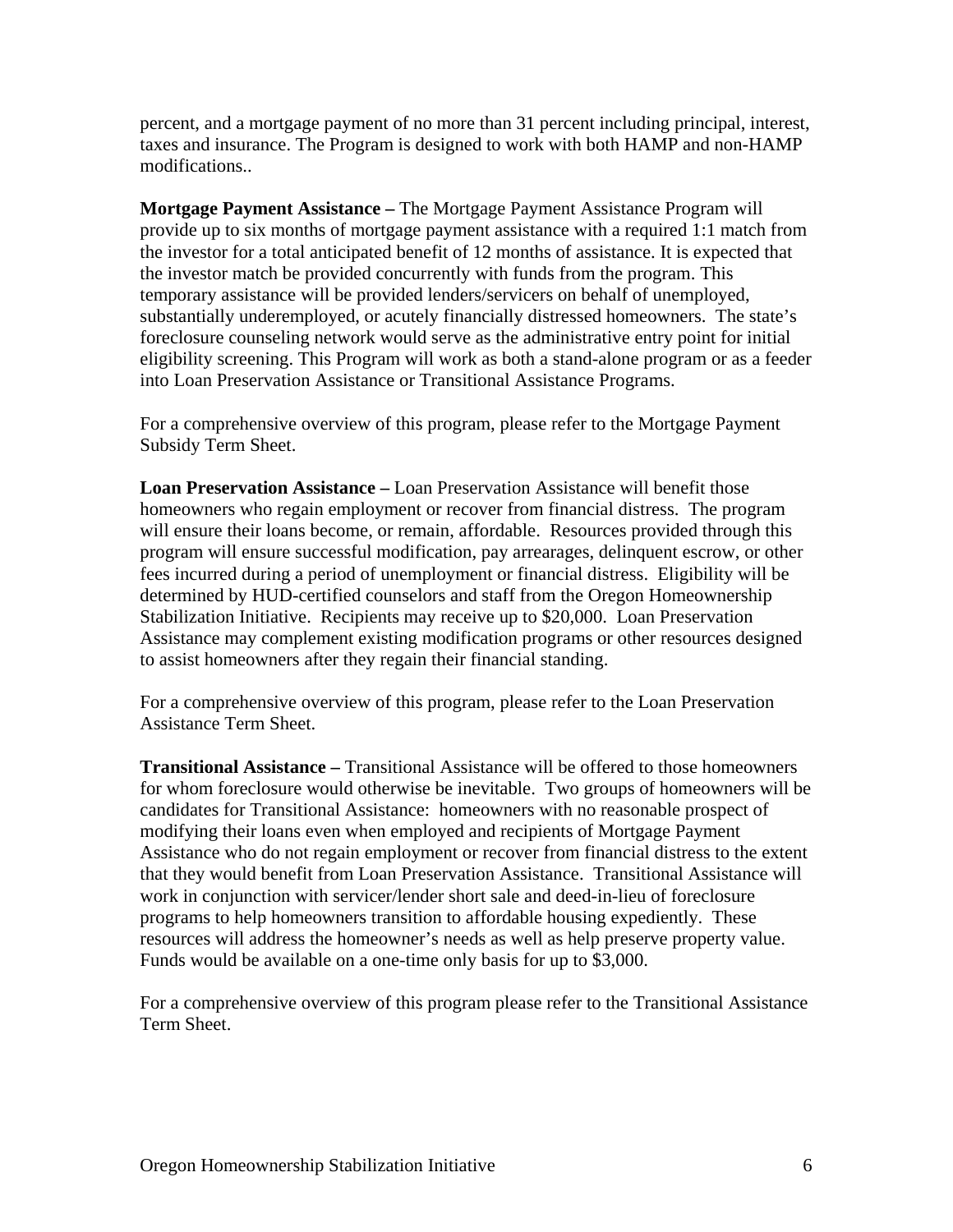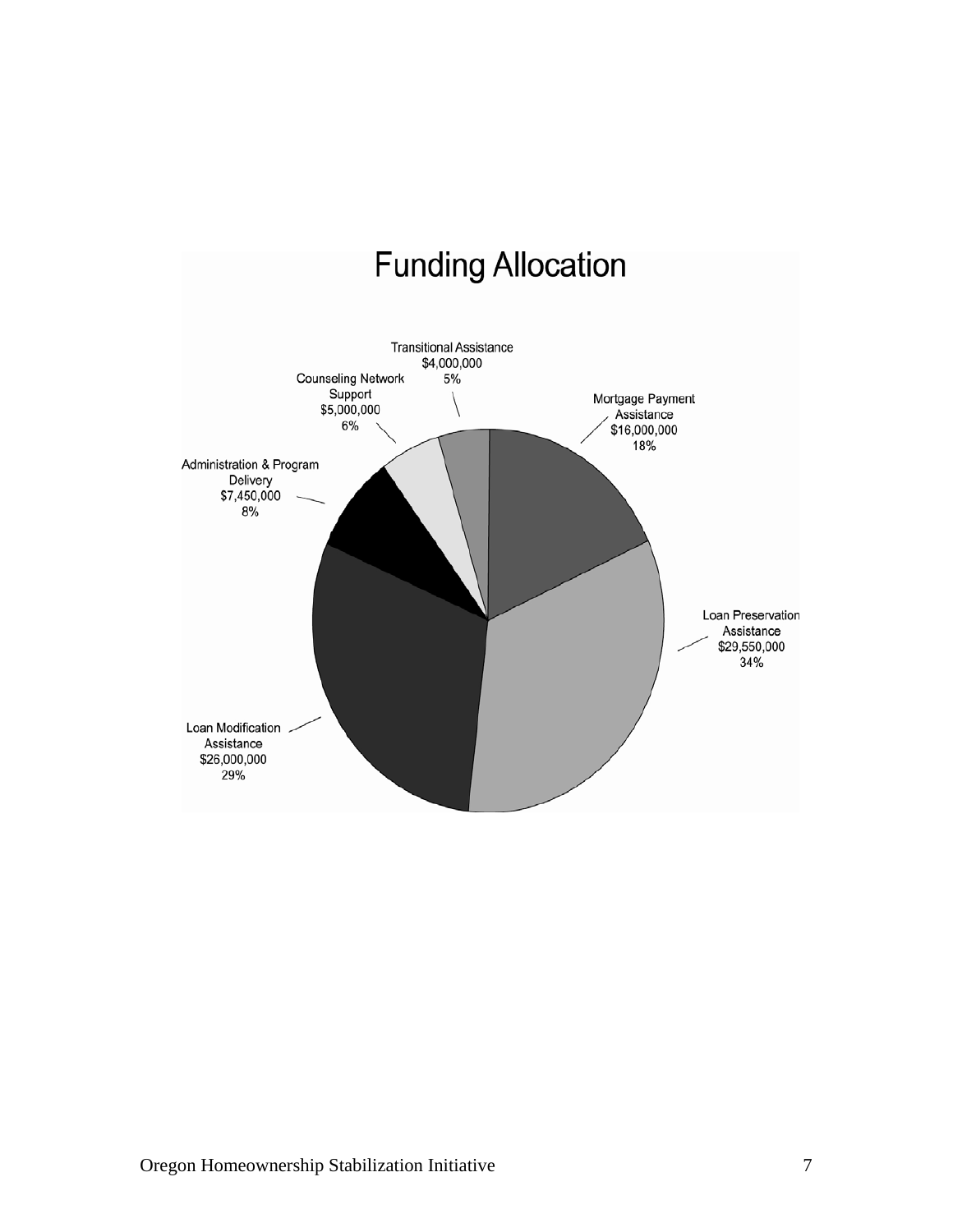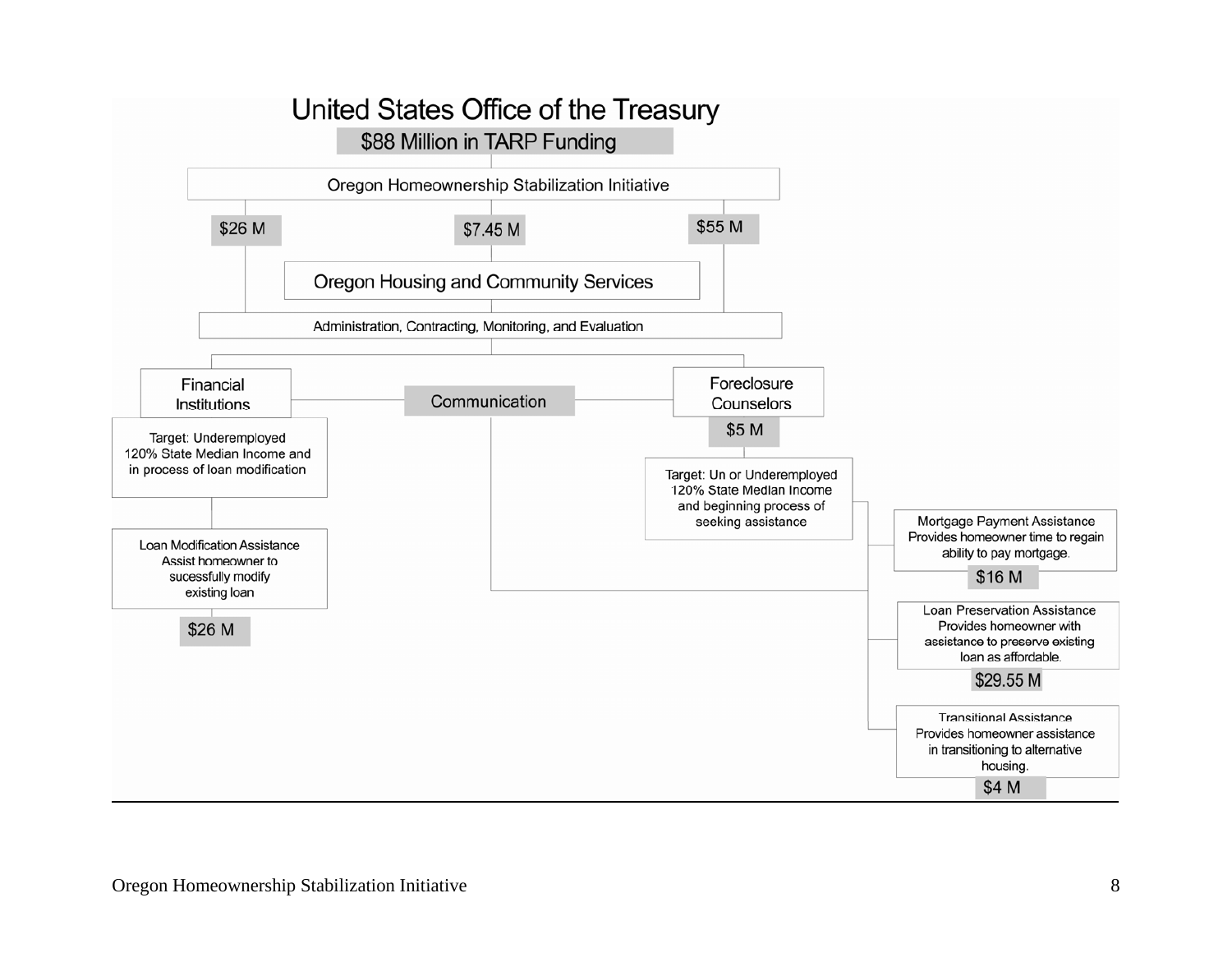## Overall Program Eligibility

Though the programs outlined in this proposal are intentionally broad to ensure the Oregon Homeownership Stabilization Initiative can respond to a wide variety of borrower needs, the general eligibility requirements are more tightly defined.

Though there are some programmatic nuances, the general eligibility requirements are as follows:

- Current household income is equal to or less than 120 percent of state median.
- Only single-family homes are eligible.
- Recipients must have experienced a verifiable significant loss of income, because of unemployment, underemployment, or financial distress.
- Recipients must show capability to maintain mortgage after modification or loan preservation assistance.
- Properties receiving resources must be owner occupied.
- Loan must have been originated before January 1, 2009.

Additionally, the Oregon Homeownership Stabilization Initiative will have programmatic exclusions:

- Owners of second homes or investment properties.
- Those who voluntarily left their jobs.
- Those with liquid resources sufficient to pay their mortgage for four or more months.
- Those who have not experienced unemployment, underemployment, or a significant and verifiable loss of income.
- Those homeowners who have taken out second mortgages that cannot be verified as investments in the primary residence.

## Timeline

OHCS sought to design programs so they may be implemented quickly. The Oregon Homeownership Stabilization Initiative envisions a program delivery window of two to three years. The total length of the program will depend almost entirely on the speed in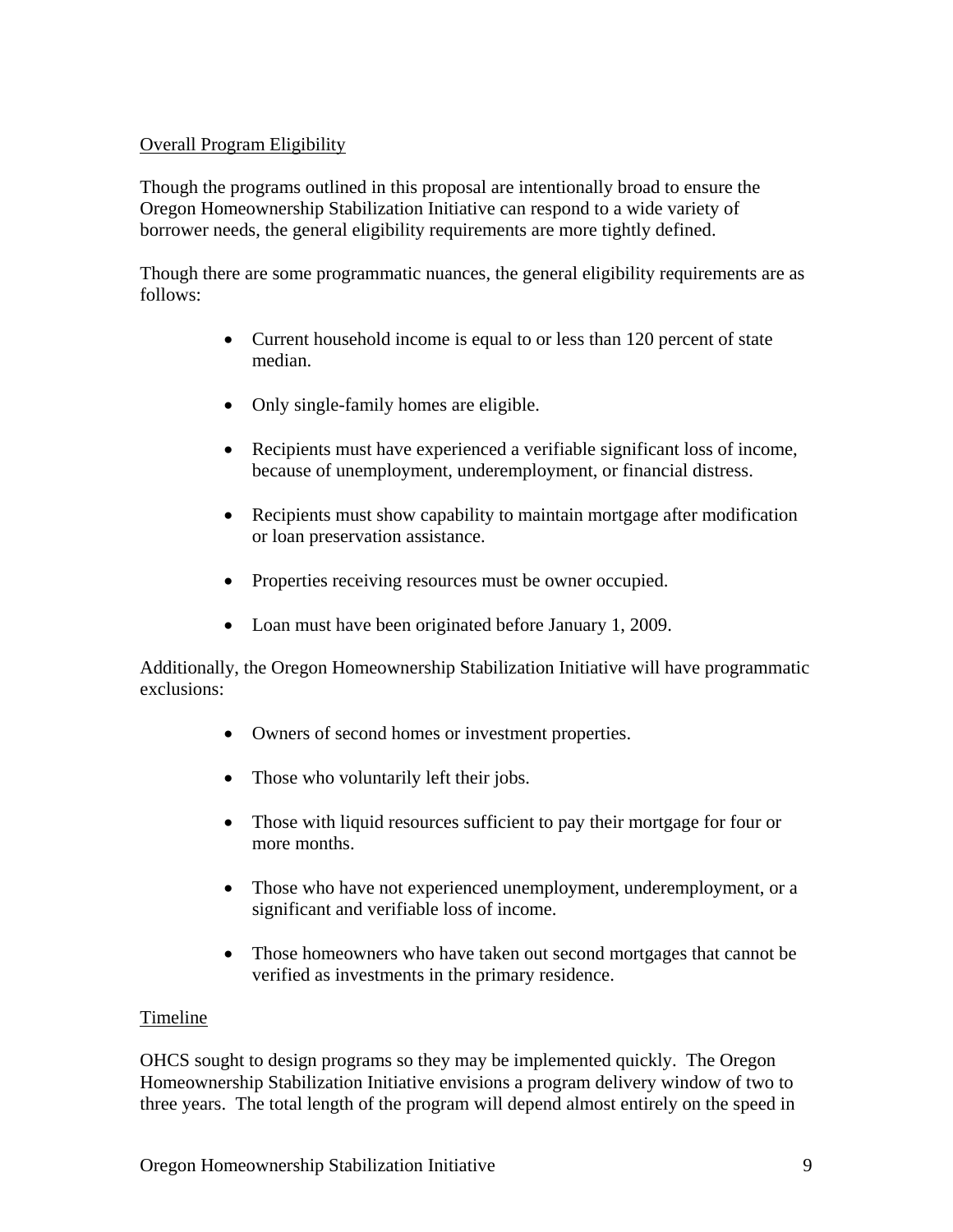which financial entities process loan modifications or other complex transactions that lead to permanent mortgage affordability. During the extensive outreach OHCS staff conducted while developing this proposal, homeowners, loan counselors, and lenders indicated that the modifications took anywhere from six months to a year to complete.

Nevertheless, this proposal aims to immediately push those homeowners on the verge of successful modification through the system within the first year of the program and to begin providing Mortgage Payment Assistance as soon as funding arrives from U.S. Treasury.

The Transitional Assistance and Loan Preservation Assistance programs may also be enacted quickly, but these programs will serve as exits for those receiving Mortgage Payment Assistance and their substantial utilization should occur in year two of the program.

## **B. Population Served and Allocation Methodology**

To address the unique challenge of allocating Hardest Hit Funding, OHCS incorporated additional factors to help fully identify economic distress in Oregon. In addition to the unemployment rate, OHCS staff added the degree of change in unemployment over the last two years, the rate of foreclosure and delinquencies, and the decrease in home values. Using the most current and reliable information available, from the Federal Reserve Bank of New York, Oregon's Employment Department, and Federal Housing Finance Agency, each Oregon county was assigned a "Housing Distress" index based on a combination of these factors.

Refining "Hardest Hit" using these methods revealed that four additional counties should be among those where a substantial majority of funding is focused. Including these additional counties among those initially identified addresses Oregon's needs more completely. Expanding the field of "Hardest Hit" counties to 20 means that 73 percent of Oregon's population is captured. This proposal recommends that 80 percent of Hardest Hit funding be applied to these 20 counties with the remaining 20 percent applied to the balance of the state.

The following chart identifies the initial 16 Hardest Hit counties as well as the four OHCS identified as "Housing Distressed." Additionally, the four factors used to determine "Housing Distressed," are also included.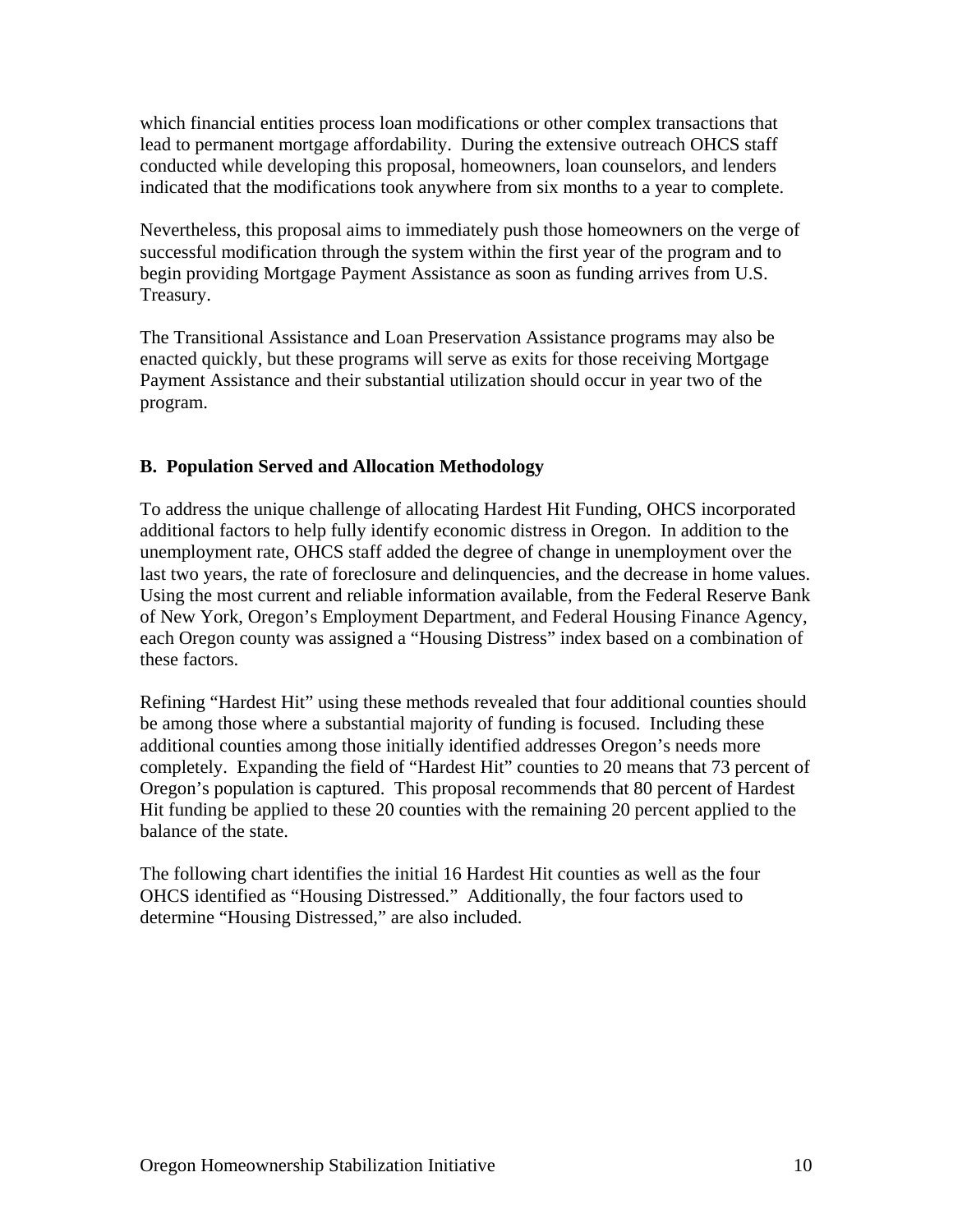|                            |                       |                          |                 |                   |                     |              | January 2010   | January 2010   | 2007-2009           |                   | 4th Quarter 2009    |
|----------------------------|-----------------------|--------------------------|-----------------|-------------------|---------------------|--------------|----------------|----------------|---------------------|-------------------|---------------------|
| US Treasury<br>Hardest Hit |                       |                          | <b>Housing</b>  |                   | 2009                |              | % Loans in     | # Loans in     | % Change in         | 2007-2009         | <b>House Price</b>  |
|                            | Housing<br>Distressed |                          | <b>Distress</b> | 2009              | <b>Unemployment</b> | 2009         | Foreclosure &  | Foreclosure &  | <b>Unemployment</b> | # Change In       | <b>Index Change</b> |
|                            |                       | County                   | Index           | <b>Population</b> | Rate                | # Unemployed | 90+ Delinguent | 90+ Delinquent | Rate                | <b>Unemployed</b> | from peak           |
|                            |                       | <b>Baker County</b>      | 0.7             | 16,450            | 10%                 | 767          | 2.4%           | 26             | 74.1%               | 345               | $-13.1%$            |
|                            |                       | <b>Benton County</b>     | 0.6             | 86,725            | 8%                  | 3,348        | 1.8%           | 122            | 87.8%               | 1,602             | $-5.6%$             |
|                            | HD                    | <b>Clackamas County</b>  | 1.0             | 379,845           | 10%                 | 20,564       | 5.2%           | 2,512          | 121.7%              | 11,604            | $-14.1%$            |
|                            |                       | <b>Clatsop County</b>    | 0.8             | 37,840            | 9%                  | 1,850        | 3.6%           | 186            | 89.4%               | 921               | $-13.1%$            |
| HH                         | HD                    | <b>Columbia County</b>   | 1.1             | 48,410            | 13%                 | 3,216        | 5.6%           | 363            | 128.1%              | 1,864             | $-14.1%$            |
| HH                         | HD                    | <b>Coos County</b>       | 1.0             | 63,065            | 13%                 | 3,639        | 5.2%           | 258            | 93.9%               | 1,786             | $-13.1%$            |
| HH                         | HD                    | <b>Crook County</b>      | 1.5             | 27,185            | 18%                 | 1,695        | 9.9%           | 228            | 188.7%              | 1,088             | $-13.1%$            |
| HH                         | HD                    | <b>Curry County</b>      | 1.0             | 21,340            | 13%                 | 1,225        | 5.6%           | 88             | 101.5%              | 605               | $-13.1%$            |
| HH                         | HD                    | <b>Deschutes County</b>  | 1.9             | 170,705           | 15%                 | 11,853       | 9.0%           | 2,121          | 198.0%              | 7,805             | $-36.6%$            |
| HH.                        | HD                    | <b>Douglas County</b>    | 1.1             | 105,395           | 15%                 | 7,201        | 5.2%           | 451            | 100.0%              | 3,590             | $-13.1%$            |
|                            |                       | <b>Gilliam County</b>    | 0.5             | 1,885             | 7%                  | 85           | н.             | $\sim$         | 55.6%               | 38                | $-13.1%$            |
| HH                         |                       | <b>Grant County</b>      | 0.8             | 7,525             | 13%                 | 461          | 2.1%           | 8              | 67.5%               | 185               | $-13.1%$            |
| HH                         | HD                    | <b>Harney County</b>     | 1.0             | 7,715             | 16%                 | 560          | 3.6%           | 14             | 120.5%              | 318               | $-13.1%$            |
|                            |                       | <b>Hood River County</b> | 0.7             | 21,725            | 8%                  | 1,106        | 2.6%           | 63             | 75.6%               | 526               | $-13.1%$            |
| HH                         | HD                    | <b>Jackson County</b>    | 1.4             | 207,010           | 13%                 | 12,780       | 7.0%           | 1,764          | 125.0%              | 7,061             | $-26.8%$            |
| HH                         | HD                    | <b>Jefferson County</b>  | 1.2             | 22,715            | 15%                 | 1,371        | 8.5%           | 175            | 119.4%              | 744               | $-13.1%$            |
| HH                         | HD                    | <b>Josephine County</b>  | 1.1             | 83,665            | 14%                 | 5,007        | 7.1%           | 626            | 102.9%              | 2,551             | $-13.1%$            |
| <b>HH</b>                  | HD                    | <b>Klamath County</b>    | 1.1             | 66,350            | 14%                 | 4,289        | 6.1%           | 389            | 100.0%              | 2,175             | $-13.1%$            |
| <b>HH</b>                  |                       | <b>Lake County</b>       | 0.7             | 7,600             | 13%                 | 457          | 1.5%           | 6              | 73.6%               | 193               | $-13.1%$            |
| HH                         |                       | <b>Lane County</b>       | 0.9             | 347,690           | 12%                 | 21,761       | 3.8%           | 1,521          | 128.8%              | 12,366            | $-12.2%$            |
|                            |                       | <b>Lincoln County</b>    | 0.8             | 44,700            | 10%                 | 2,398        | 3.8%           | 236            | 89.1%               | 1,161             | $-13.1%$            |
| <b>HH</b>                  | HD                    | <b>Linn County</b>       | 1.0             | 110,865           | 14%                 | 7,622        | 4.8%           | 644            | 117.5%              | 4,239             | $-13.1%$            |
|                            |                       | <b>Malheur County</b>    | 0.9             | 31,720            | 11%                 | 1,403        | 3.9%           | 76             | 92.9%               | 688               | $-13.1%$            |
|                            | HD.                   | <b>Marion County</b>     | 1.0             | 318,170           | 11%                 | 17,099       | 5.2%           | 1,733          | 101.9%              | 8,925             | $-13.2%$            |
|                            |                       | <b>Morrow County</b>     | 0.7             | 12,540            | 9%                  | 523          | 1.9%           | 12             | 72.2%               | 233               | $-13.1%$            |
|                            | HD.                   | <b>Multnomah County</b>  | 1.0             | 724,680           | 10%                 | 40,536       | 4.7%           | 4,615          | 112.2%              | 22,079            | $-14.1%$            |
|                            |                       | <b>Polk County</b>       | 0.8             | 68,785            | 9%                  | 3,687        | 4.4%           | 379            | 87.8%               | 1,799             | $-13.2%$            |
|                            |                       | <b>Sherman County</b>    | 0.6             | 1,830             | 9%                  | 93           | $\sim$         | $\sim$         | 77.6%               | 47                | $-13.1%$            |
|                            |                       | <b>Tillamook County</b>  | 0.8             | 26,130            | 9%                  | 1,198        | 3.4%           | 133            | 89.8%               | 587               | $-13.1%$            |
|                            |                       | <b>Umatilla County</b>   | 0.7             | 72,430            | 10%                 | 3,688        | 3.3%           | 189            | 63.8%               | 1,566             | $-13.1%$            |
|                            |                       | <b>Union County</b>      | 0.9             | 25,470            | 11%                 | 1,422        | 2.8%           | 56             | 105.5%              | 749               | $-13.1%$            |
| HH                         |                       | <b>Wallowa County</b>    | 0.9             | 7,100             | 12%                 | 440          | 3.0%           | 17             | 96.7%               | 219               | $-13.1%$            |
|                            |                       | <b>Wasco County</b>      | 0.8             | 24,230            | 9%                  | 1,242        | 3.4%           | 76             | 79.6%               | 592               | $-13.1%$            |
|                            |                       | <b>Washington County</b> | 0.9             | 527,140           | 9%                  | 26,884       | 4.3%           | 2,955          | 116.3%              | 14,664            | $-14.1%$            |
|                            |                       | <b>Wheeler County</b>    | 0.6             | 1,585             | 9%                  | 57           | н.             | $\sim$ $\sim$  | 57.1%               | 23                | $-13.1%$            |
|                            | HD                    | <b>Yamhill County</b>    | 1.1             | 95.250            | 11%                 | 5,509        | 5.8%           | 611            | 128.0%              | 3,183             | $-14.1%$            |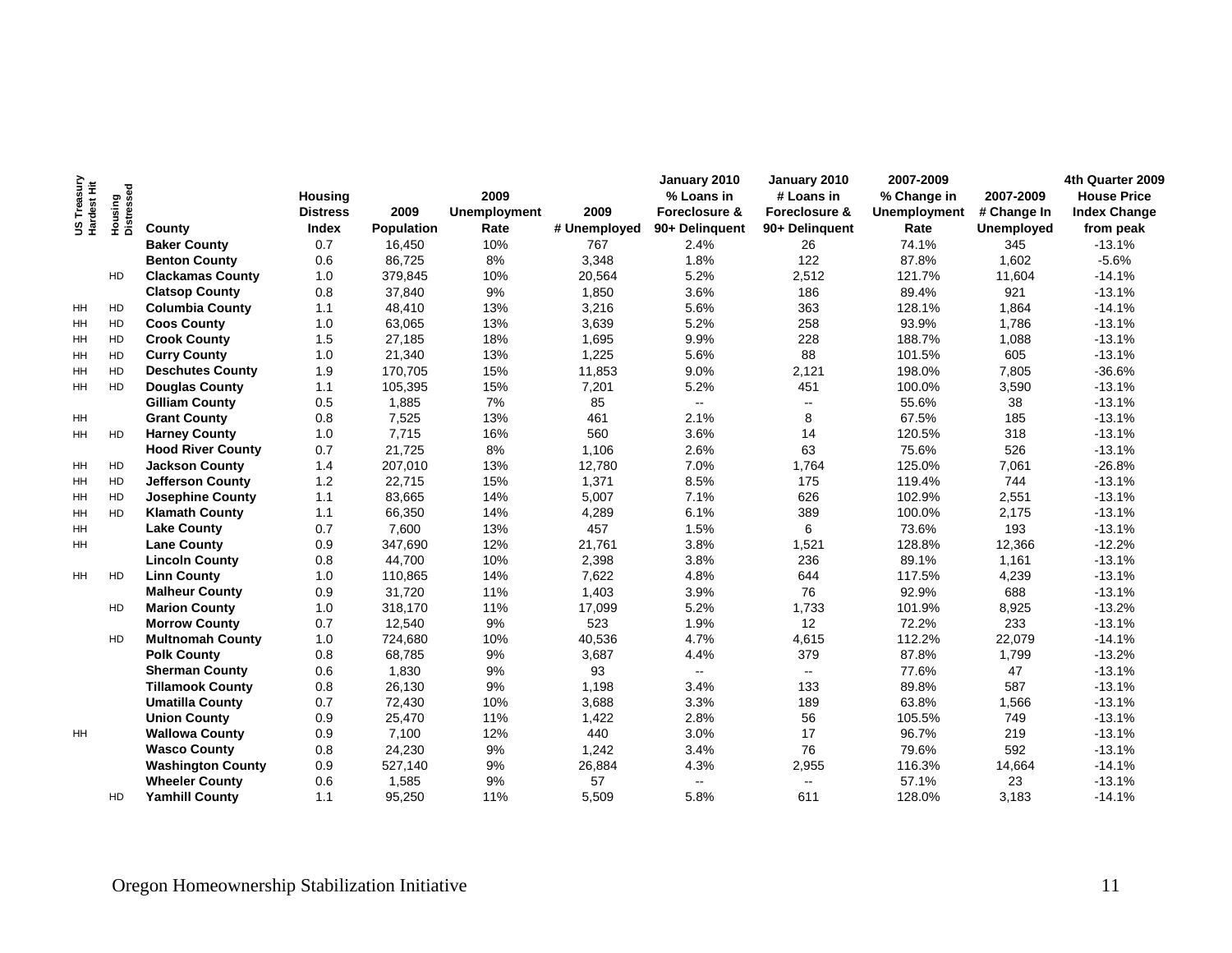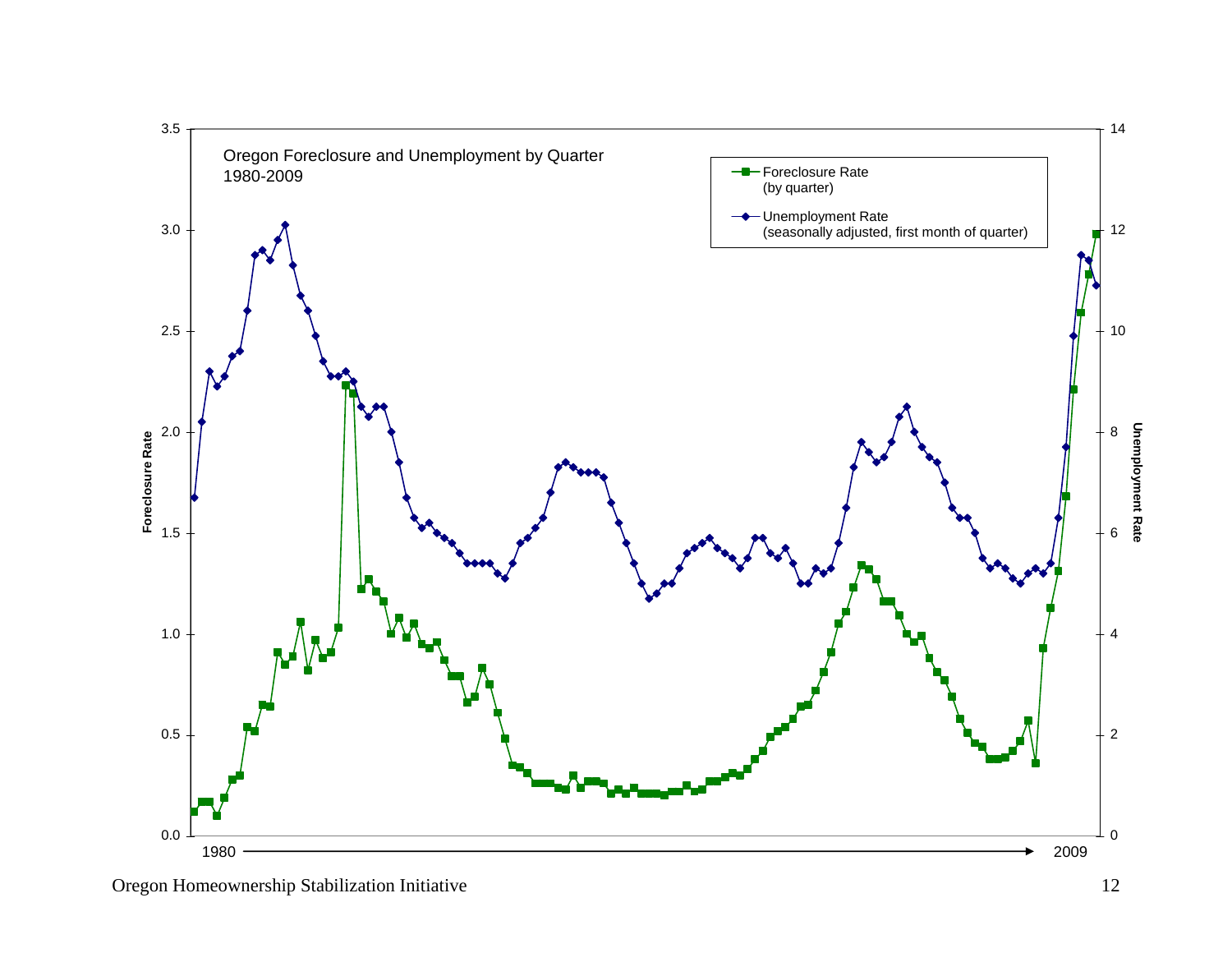Additionally, data suggest that Oregon's minority communities have been more deeply affected by the economic downturn. OHCS plans to market Hardest Hit funding opportunities aggressively within these communities throughout the state.

Current projections indicate that these programs will offer more than 6,300 homeowners in Oregon the opportunity to avoid foreclosure and achieve permanent affordable housing.

# Timeline for Implementation

Prior to implementation, OHCS must develop processes, install administrative infrastructure, train staff and partners, create reporting systems, and conduct a statewide outreach program. Though some of these objectives will require ongoing effort, OHCS anticipates they are substantially achievable within 120 days of final approval of U.S. Treasury.

However, the programs contained within the Oregon Homeownership Stabilization Initiative are designed to peak at different times. Initially, OHCS plans to emphasize Loan Modification Assistance and Mortgage Payment Assistance early. Both programs will slowly phase out while the Loan Preservation and Transitional Assistance peak.

OHCS echoes CalHFA's request for advance funding to test each program and the associated reporting requirements prior to statewide launch. OHCS intends to initially test these programs on its own portfolio.

| <b>Task</b>                                   | <b>Responsibility</b>            | Date               |
|-----------------------------------------------|----------------------------------|--------------------|
| Complete Hardest Hit Fund Proposal            | <b>OHCS</b> Project Manager      | 6/1/10             |
| <b>Complete Process to Establish Entity</b>   | OHCS Director, Deputy, &         | $6/1/10 - 8/1/10$  |
|                                               | Project Manager                  |                    |
| Develop Position Description for Program      | OHCS Director, Deputy &          | $6/1/10 - 6/8/10$  |
| Administrator                                 | Project Manager                  |                    |
| Develop Position Description for Core         | <b>OHCS</b> Director, Deputy, HR | $6/1/10 - 6/15/10$ |
| Administrative Team: Human Resources,         | Manager, Policy &                |                    |
| Senior Accountant, IT Coordinator, Outreach   | Communication Mgr, CFO,          |                    |
| Contractor, Business Process Coordinator,     | and CIO                          |                    |
| and Researcher                                |                                  |                    |
| Hire Program Administrator                    | <b>OHCS</b> Director, Deputy     | $6/1/10-7/1/10$    |
| Identify staffing location and procure office | <b>OHCS</b> Facility             | $7/1/10 - 9/30/10$ |
| needs                                         | Manager/Program                  |                    |
|                                               | Administrator                    |                    |
| Hire core administrative team                 | Various                          | $7/1/10 - 8/15/10$ |

# **Oregon Homeownership Stabilization Initiative Implementation Timeline**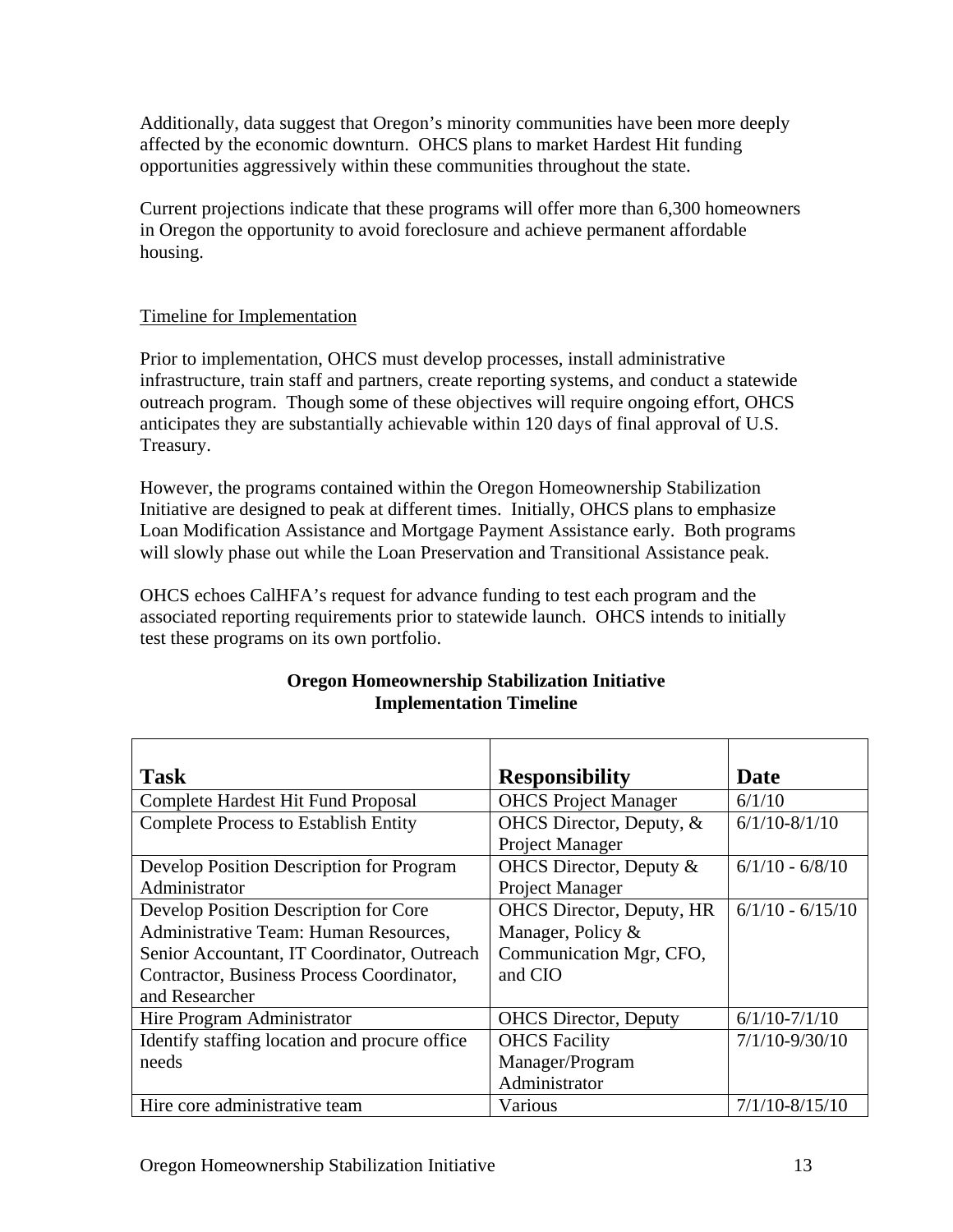| Develop sub-allocations and methodology of<br>program service delivery  | Program Administrator &<br>Researcher                               | $7/1/10 - 8/31/10$                           |
|-------------------------------------------------------------------------|---------------------------------------------------------------------|----------------------------------------------|
| Complete business mapping of all programs<br>and processes              | Program Administrator and<br><b>Business Process</b><br>Coordinator | 60 days from<br>proposal<br>approval         |
| <b>Implement Outreach Plan</b>                                          | <b>Outreach Contractor</b>                                          | Upon<br>completion of<br>business<br>mapping |
| Develop and Implement Contracts with HUD<br><b>Certified Counselors</b> | Program Administrator                                               | 60 days from<br>proposal<br>approval         |
| Complete recruitment for Program<br>Specialists                         | Program Administrator                                               | 75 days from<br>proposal<br>approval         |
| Complete IT procurement                                                 | Program Administrator/IT<br>Coordinator                             | 75 days from<br>proposal<br>approval         |
| Complete Training of HUD Certified<br><b>Foreclosure Counselors</b>     | <b>Training Contractor</b>                                          | 90 days from<br>proposal<br>approval         |
| <b>Staff Training</b>                                                   | Core Administrative Staff                                           | 100 days from<br>proposal<br>approval        |
| Test program with pilot locations                                       | Program Specialist                                                  | 120 days from<br>proposal<br>approval        |
| Implementation of all programs                                          | Program Specialist                                                  | 150 days from<br>proposal<br>approval        |

## Implementation Obstacles

Throughout the proposal development process, borrowers and lenders have been unequivocal in their support for additional HUD Certified counseling services for homeowners. OHCS staff believe that without counseling, homeowners are not equipped with the information they need to make sound decisions about homeownership. The complexities of working with lenders and servicers are such that for the inexperienced, the process has been very frustrating.

To ensure that the Oregon Homeownership Stabilization Initiative succeeds, homeowners need comprehensive information that allows them to consider all of their options. Further, as the programs proposed in this document will work directly with existing federal programs, or complement other state and local resources, it is vitally important to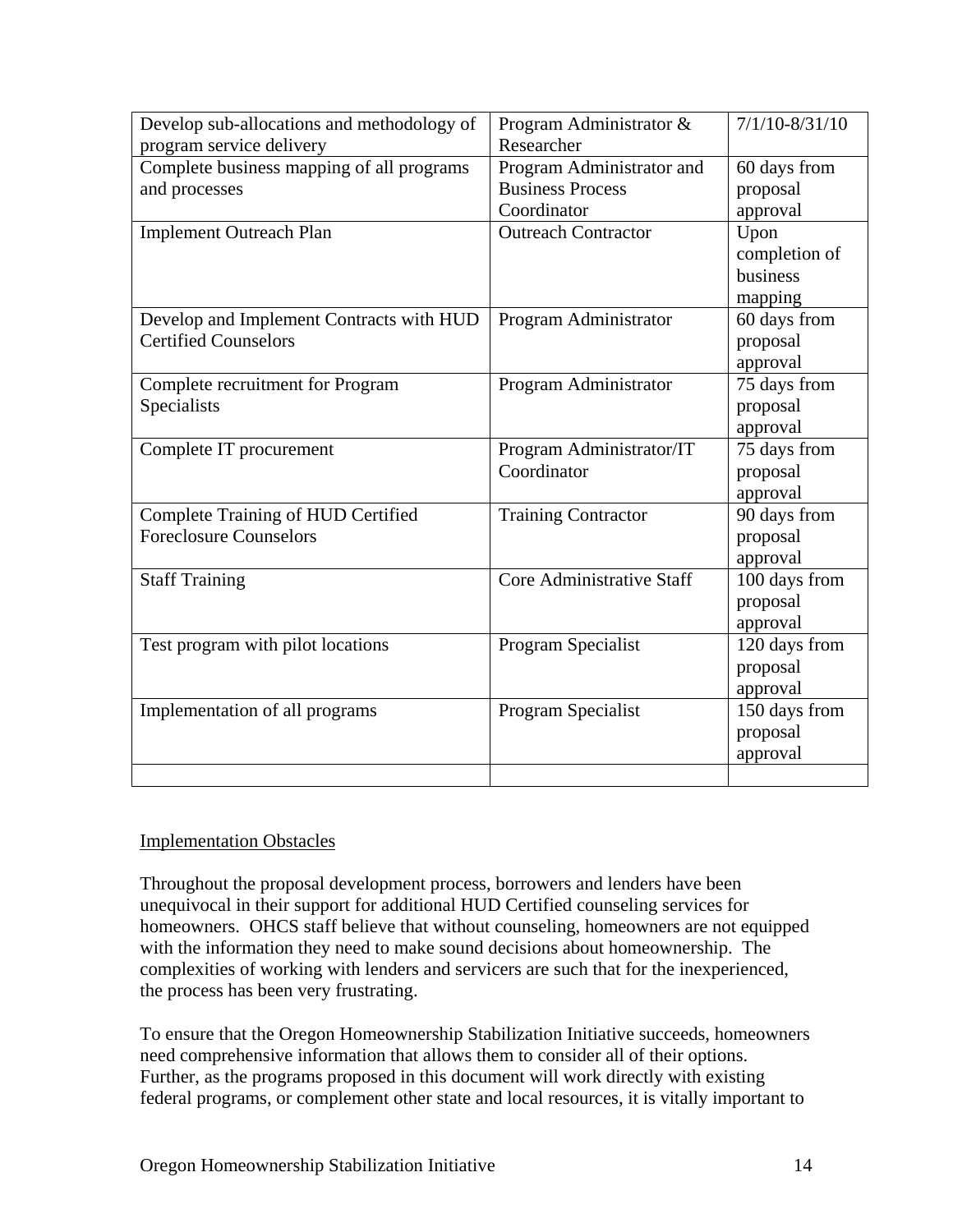have capable professionals navigating the process for homeowners. Homeowners will continue to experience frustration with banks, complex modification procedures, and may have a harder time leaving their home, should ownership not remain possible, without the help of a counselor to explain and help them explore all available options.

Without HUD Certified Counselors, these programs will not function as effectively or efficiently. However, given the depth of the housing crisis in Oregon already, the states counselors are nearing their caseload capacity. Therefore, as part of our administrative budget, OHCS proposes that HUD certified counselors serve as the entry point for our Mortgage Assistance, Loan Preservation, and Transitional Assistance programs.

By using counselors in this role, OHCS saves itself the time and expense of setting up offices throughout the state. Also, sharing the administrative burden with the existing counseling network will allow OHCS to speed the delivery of resources. A trained counselor will perform intake duties, evaluate eligibility, and make an initial funding decision. Oregon Homeownership Stabilization Initiative staff will then make final funding determinations.

Additionally, though the Oregon Homeownership Stabilization Initiative will help thousands of Oregonians, these resources cannot help everyone in need. OHCS anticipates that by establishing and marketing these programs, even those who are not eligible will seek help in the hopes that they are. An ancillary benefit of engaging the state's HUD-certified counseling network is that it can steer ineligible homeowners to other helpful resources.

The state's network of HUD-certified foreclosure mitigation counselors has a long history of helping Oregonians become successful homeowners. OHCS and the regional housing centers across Oregon have years of experience providing foreclosure counseling. Counseling services include developing and verifying client budgets, developing and following up on written client action plans, and working with servicers to determine alternatives to foreclosure. These organizations have an extensive, successful, and recent record of accomplishment in providing foreclosure intervention counseling services.

## Leveraging Resources

The Oregon Homeownership Stabilization Initiative will operate by the principle that addressing the housing crisis requires a collaborative effort between the homeowner, the lender, and state and local government in which all parties contribute to a solution.

To the greatest extent possible, the Oregon Homeownership Stabilization Initiative will partner with financial institutions to maximize Hardest Hit funding. As an overarching goal, OHCS will work toward a dollar-for-dollar match of funding. Substantive negotiations with partners will begin once U. S. Treasury provides final approval of this proposal. To date, discussions with financial institutions have been productive, but relatively inconclusive. A few financial institutions with particularly toxic portfolios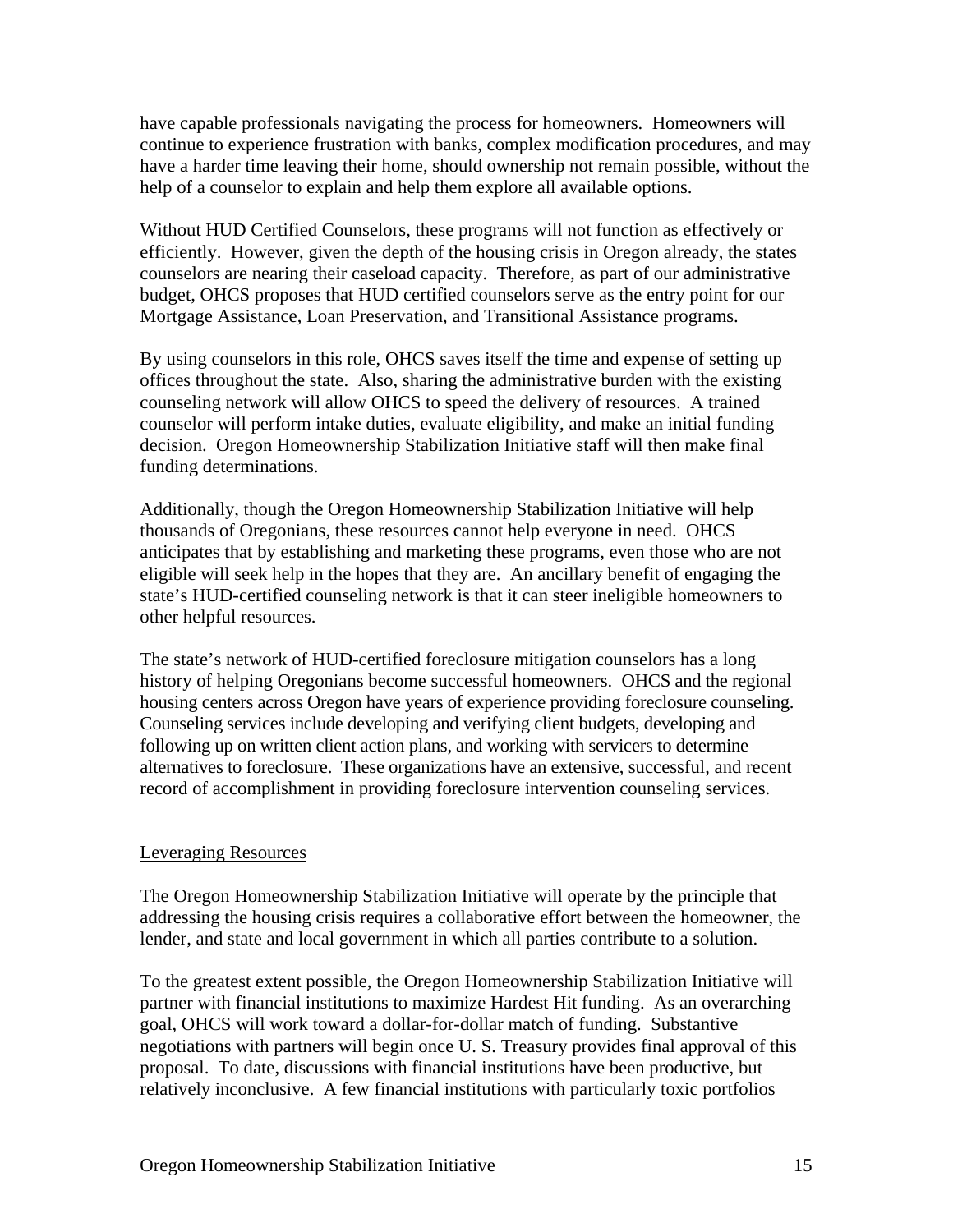have offered to match at rates much higher than 1:1. Given the proposal development time constraints, only the very large financial institutions have contributed significantly to the discussion of match. After the proposal submission, Oregon Homeownership Stabilization Initiative staff will engage Oregon's state and local banks and credit unions. Though their portfolios are generally more conservative and include fewer mortgages, OHCS will explore their willingness and capacity to match these dollars.

Additionally, two of the programs OHCS proposes, Loan Modification Assistance and Loan Preservation Assistance are conceived as revolving loan programs. Although current models do not project a substantial portion of the funds revolving, creating the opportunity and program flexibility for them to do so will allow for a further leveraging of funds and, ultimately, more financially distressed homeowners will receive help.

#### Loans Financed With Tax-Exempt Bonds

While some of the programs described in this proposal require lenders to participate financially, loan programs financed with proceeds from tax-exempt bonds have legal and program limitations that make such participation difficult for housing finance agencies such as OHCS.

First-time homebuyer programs developed by OHCS are financed in whole or in part with the sale of bonds that are tax-exempt under IRC section 143. Such bonds are subject to a variety of public purpose restrictions imposed by federal tax law. In addition, the bond indentures in which these loans are held may contain terms that are substantially different from the securitizations found in the commercial market. The combination of those tax rules and unique indenture terms may make it much more difficult for a taxexempt bond issuer to modify the loans. These restrictions may directly affect the ability of some public issuers to implement certain program terms required of private lenders, particularly with respect to matching principal reductions.

These bond issues also have specific durations, generally coincident with terms of the originated mortgages, and defined interest rates. Bond investors have a legal right to repayment based on the interest rate and maturity date of the bonds and their underlying mortgages. In situations where the term of a mortgage extends past the term of the bond series, OHCS would be forced by indenture terms to retire that related portion of outstanding bonds from sources other than the repayment of the mortgage. In addition to the issue of maturity, reductions in interest rate also impact OHCS bond holders who are expecting cash payments based on their stated coupon rate, and OHCS would likely need to expend additional cash to make up any shortfall in interest payments caused by a loan modification required interest rate reduction. Such funds are not available. Principal reductions for delinquent loans also presents difficulties for OHCS, as these mortgages are whole loans and are not securitized whereby investors do not have any guarantee of scheduled payment of principal and interest outside of the covenants of the bond indenture.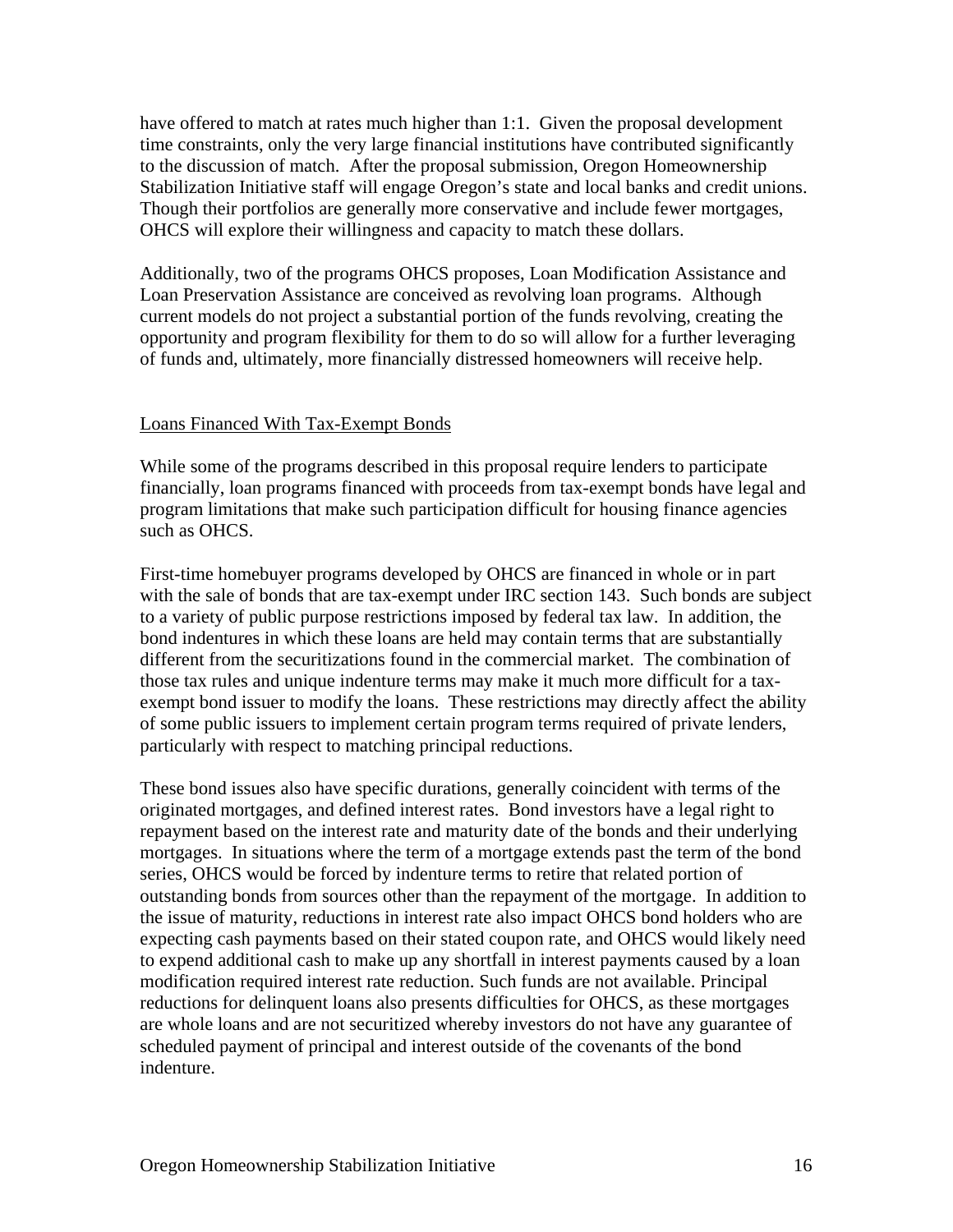For these and other reasons described in HHF proposals previously received by the U.S. Treasury, OHCS is proposing that the matching requirement for the use of federal dollars available in this program not be required for loans financed with proceeds of tax-exempt bonds issued under its single-family mortgage program. Specifically, any matching requirement under the Oregon Homeownership Stabilization Initiative contained in this proposal would be waived for mortgage loans held within an indenture that contains loans financed in whole or in part by bonds issued by OHCS that are tax-exempt under IRC section 143.

Under this exemption, OHCS would work with its servicers to identify any distressed borrower in its loan program and facilitate the process of involving the borrower in the appropriate program described in this proposal.

# **C. Demonstrated Capacity to Implement**

### Experience of Key Staff

Oregon Housing and Community Services is Oregon's housing finance agency, providing financial and program support to create and preserve opportunities for quality, affordable housing for Oregonians of lower and moderate income.

The current agency was created in 1991, when the state's legislature merged the Oregon Housing Agency with State Community Services. The coordination between housing and services creates a continuum of programs that can assist and empower lower-income individuals and families in their efforts to become self-reliant.

OHCS administers federal and state antipoverty, homelessness prevention, low-income energy assistance, and community service programs. The agency also assists in the financing of single-family homes, the new construction or rehabilitation of multifamily affordable housing developments, as well as grants and tax credits to promote affordable housing.

Currently, OHCS is staffed by a senior management team with extensive experience addressing housing affordability issues in Oregon:

#### *Victor Merced, Director*

Prior to joining the Department in September, 2006, Mr. Merced worked as a Philanthropic Advisor and Organizational Consultant to non-profit organizations and foundations. From November, 1995 to October, 2005, he was a Senior Program Officer for the Meyer Memorial Trust, Oregon's largest private foundation. From 1990 to 1995, he served as Deputy Administrator for the Adult and Family Services Division in the Oregon Department of Human Resources. He has also served as Executive Director of the Oregon Council for Hispanic Advancement and Chairman of the Board of Commissioners for the Housing Authority of Portland. Earlier in his career, Mr. Merced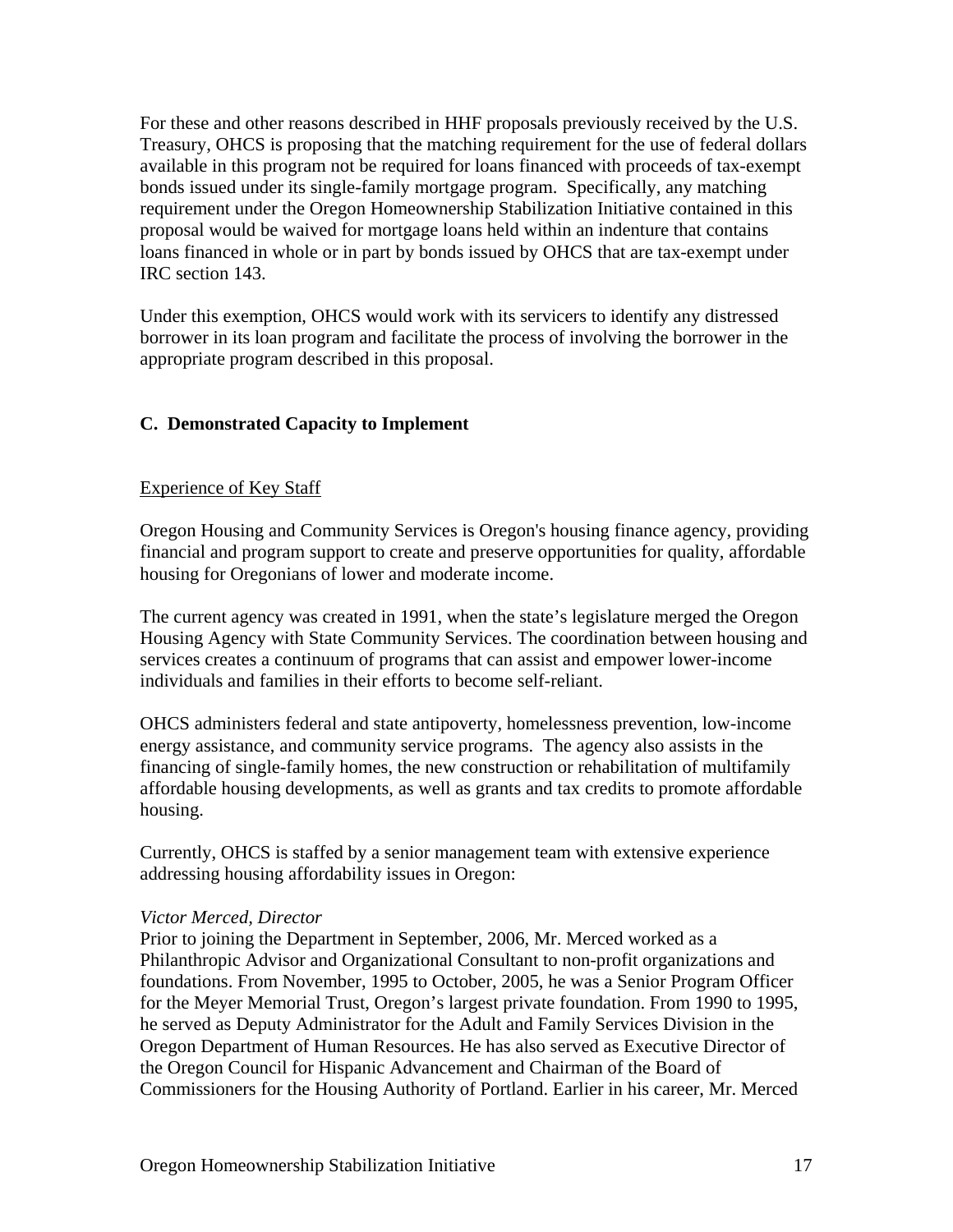worked as an attorney and also spent four years as Director of Operations for a non-profit organization in New York. Mr. Merced received his Bachelor of Science majoring in Housing and Urban Development from Herbert H. Lehman College of the City University of New York in 1982 and his Juris Doctor degree from New York University School of Law in 1985.

#### *Rick Crager, Deputy Director*

Prior to assuming this position as of March, 2006, Mr. Crager served as Chief Financial Officer from July, 2000 to February, 2007 and Financial Services Section Manager/Investment Portfolio Manager from February, 1998 to July, 2000. Prior to joining the Department, Mr. Crager worked for the Oregon Commission on Children and Families as its Accounting and Budget Manager. He also worked for four years for the Oregon State Marine Board as the Accountant. He received his Bachelor of Science in Accounting from Linfield College in 2002.

#### *Robert Gillespie, Administrator: Housing Division*

Prior to assuming this position, Mr. Gillespie served as Manager of the Department's Housing Resources Section from October, 1994 to September, 2000. He has also served as a regional field representative and the Community Housing Planner for the Department. Prior to joining the Department in December, 1990, Mr. Gillespie worked in affordable housing for the cities of Salem and Corvallis, Oregon, and managed his own construction company for 11 years. He received a Bachelor of Science from the Oregon State University and a Master's in Urban Planning from the University of Illinois.

#### *Nancy Cain, Chief Financial Officer of the Department*

Prior to assuming this position in February, 2007, Ms. Cain served as Financial Operations Manager from October, 2006 to February, 2007 and Debt Officer from May, 1995 to October, 2006. Prior to joining the Department in May, 1995, Ms. Cain worked for 14 years with the Secretary of State, Audits Division as an auditor and has been a Certified Public Accountant since 1984. She received her Bachelor of Science in Business Administration from the University of Oregon in 1981, majoring in Accounting.

#### *William Carpenter, Chief Information Officer*

Prior to assuming this position in August, 2001, Mr. Carpenter served as the Information and Technology Services Manager for the Department of Consumer & Business Services, State of Oregon, from November, 1995 through July, 2001. Mr. Carpenter also has many years experience as a research analyst and econometric forecaster. He received his Bachelor of Science degree from Willamette University and a graduate degree in Social Psychology from the State University of New York at Buffalo. He is also certified as a Project Management Professional by the Project Management Institute.

#### *Roseanne Ward, Financial Services Manager*

Prior to assuming this position in December, 2004, Ms. Ward served as the Debt Analyst in the Debt Management Division of the Oregon Office of the State Treasurer since October, 2001. She also worked as the Department's Debt Officer from July, 1998 through October, 2001. Prior to joining the Department in 1998, Ms. Ward worked as an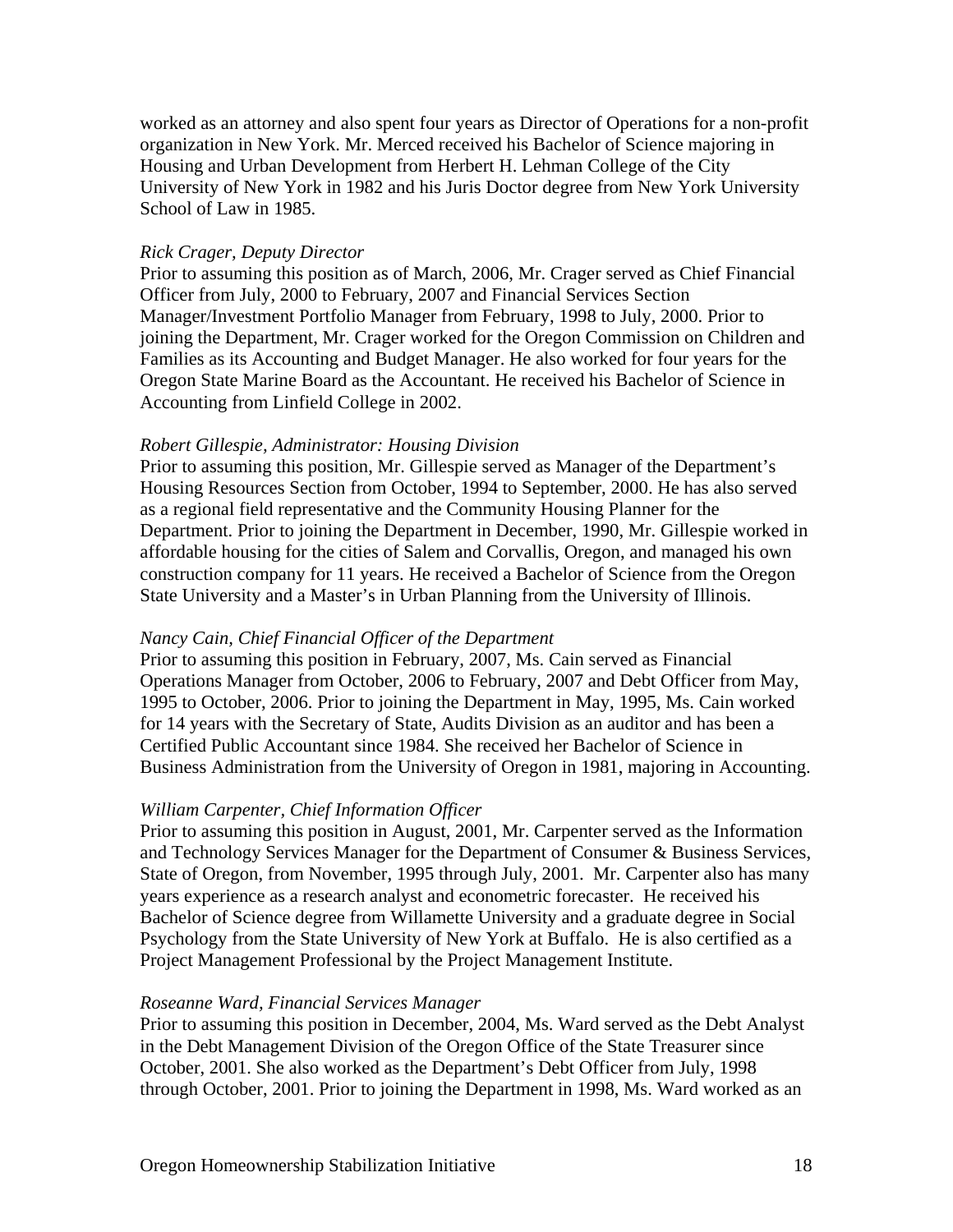Accountant for six years at other State agencies. She received her Bachelor of Science in Business Administration from Oregon State University in 1991, majoring in Accounting.

#### *Robert Larson, Debt Manager*

 Prior to joining the Department in September, 1993, Mr. Larson served as a Senior Auditor with the Secretary of State Audits Division. He received his Bachelor of Science in Business Administration from the University of Oregon in 1983, majoring in Accounting and Finance, and is a Certified Public Accountant.

#### *Lisa Joyce, Policy and Communication Manager*

Ms. Joyce's focus has been policymaking, legislative relations, and support for advocates and partners. Prior to joining the OHCS in 2004, she served in the Department of Consumer and Business Services as an insurance consumer advocate. She served as the Legislative Relations Manager for the Oregon Department of Human Services. She has a Bachelor of Arts in History from Reed College and a Certificate in Public Management from Willamette University.

OHCS currently administers existing programs funded by the U. S. Treasury, the U.S Department of Housing and Urban Development, the U.S. Department of Energy, and the United States Department of Agriculture, among others. Moreover, during the course of the past 15 months, OHCS has been the lead Oregon State agency on a variety of American Recovery and Reinvestment Act programs. Among these were the Neighborhood Stabilization Program, which deals deeply with foreclosure issues, and Low Income Weatherization program. The expertise gained partnering with such a diverse group of federal partners and administering such a wide range of programs provides the ideal road map for creating the Oregon Homeownership Stabilization Initiative. OHCS has experience training partners, communicating to stakeholders across the state, fostering relationships with program delivery personnel, and imparting the importance of spending dollars intended to relieve economic distress quickly, while maintaining high levels of transparency and accountability.

#### Compliance, Audit, Internal Controls, Risk Mitigation, Reporting

In preparation for the receipt of Hardest Hit funding, OHCS has assembled an administrative team comprised of the agency's CFO, Internal Auditor, budget, and programmatic staff. This team is currently working to design compliance infrastructure, reporting protocols, audit procedures, and internal controls. To the greatest extent possible, OHCS will develop these tools with and modeled on existing resources. However, based on the anticipated flow of funding, the wide range of potential partners, and the administrative and programmatic necessity to partner with the state's HUD certified counselors, new technology and procedures will inevitably require development. Both are currently anticipated within the Oregon Homeownership Stabilization Initiative's administrative budget.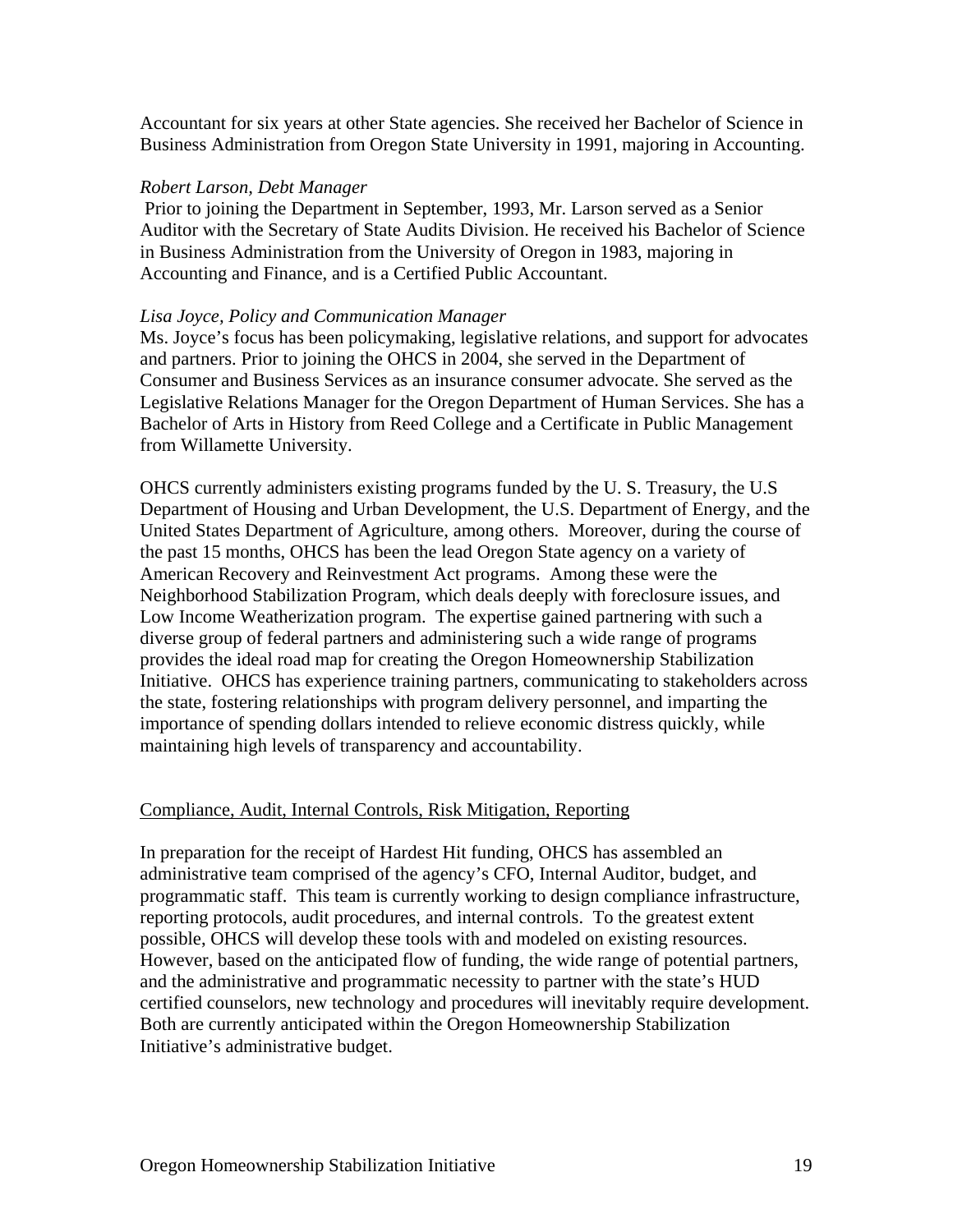The Hardest Hit Fund is subject to the requirements of the Emergency Economic Stabilization Act of 2008, including but not limited to, allowing full compliance and oversight by the U.S. Treasury, the Comptroller General of the United States, Government Accountability Office, Congressional Oversight Panel, and the Special Inspector General of the Troubled Asset Relief Program. OHCS will develop procedures that ensure compliance with EESA and include appropriate internal controls. All books and records will be made available to the parties listed above.

OHCS will establish a reservation system to ensure that resources are not over allocated. Commitments will be monitored at the program level. The reservation system will also limit the amount of assistance any one household can receive. The Senior Accountant and Program Administrator will closely monitor the status of Hardest Hit Fund resources.

Financial entities and HUD-certified counselors will determine eligibility for Oregon Homeownership Stabilization Initiative programs and will submit requests for assistance to OHCS. Financial entities may only request funds under the Modification Program. Counselors will work with homeowners to determine the most appropriate plan of action.

The recommended plan of action will be confirmed by Oregon Homeownership Stabilization Initiative staff. They will also review the request for assistance for eligibility and expenditure feasibility. Supporting documentation, including proof of ownership of the property, must be submitted prior to approval.

It is in the best interest of the financial entities and foreclosure mitigation counseling organizations to ensure that all assistance is in compliance with program requirements. It is also expected that these organizations will have procedures in place to prevent fraud. To validate that appropriate controls exist, Compliance Monitors will conduct audits of randomly selected payments for compliance with program requirements. These audits will include reviews of original documents contained in files. OHCS will take appropriate action if issues or concerns are identified.

The Hardest Hit Fund will be subject to audit by OHCS's Internal Auditor. Follow up may include additional monitoring at the loan servicer or foreclosure mitigation counseling organization. The budget also contains significant resources for legal counsel.

OHCS will obtain an independent verification that proper controls are in place and maintained prior to and during program implementation as required by program guidelines.

The current administrative budget also anticipates the need for additional auditing staff. Because Troubled Asset Relief Program dollars will flow through the State of Oregon in a new way, it is important from both program success and transparency perspectives that our auditing functions are robust and responsive.

Currently, staff envisions a reporting structure similar to those of other federal programs operating within the department. Ideally, reporting should capture how Hardest Hit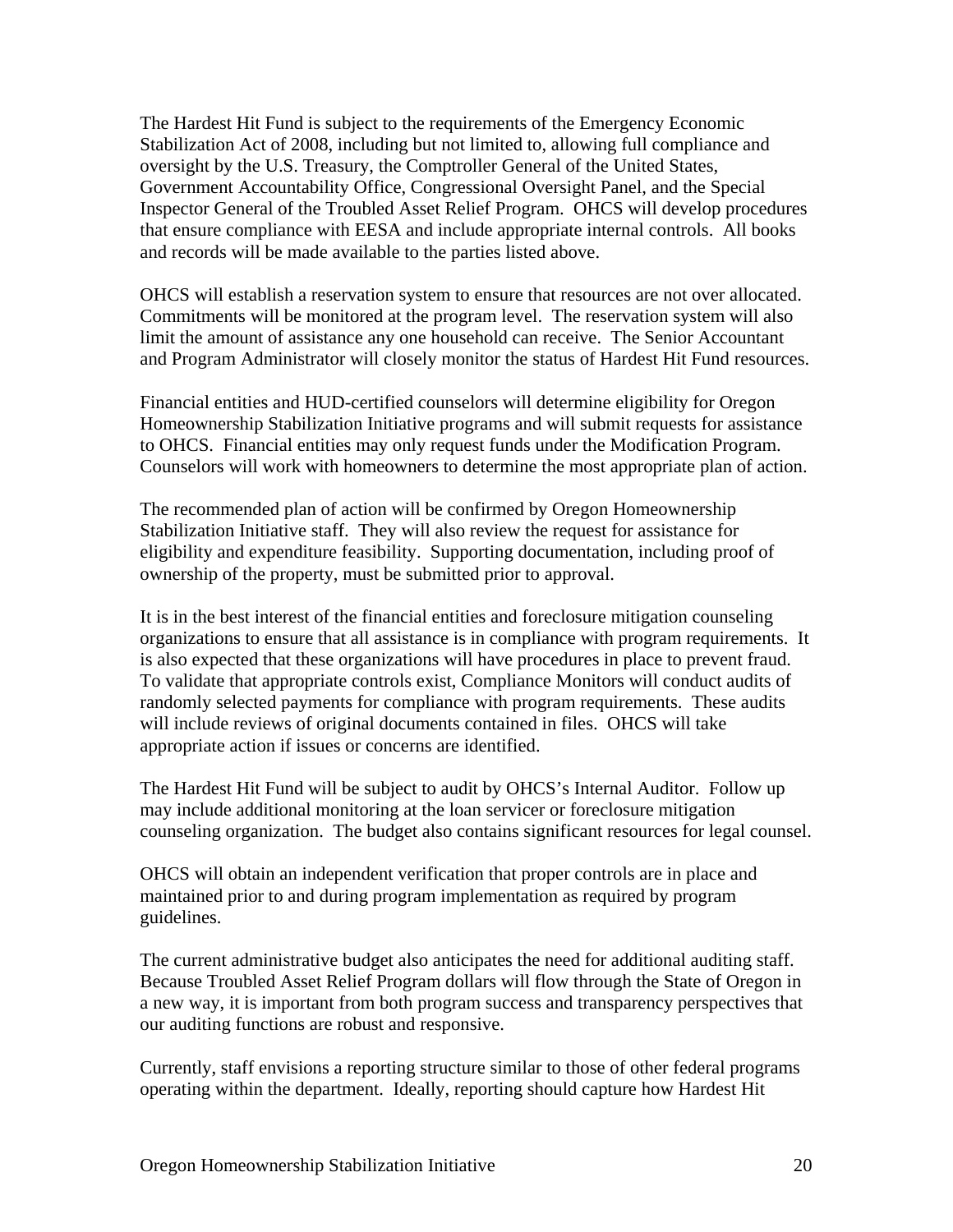funding was expended by the Oregon Homeownership Stabilization Initiative, through lenders or servicers, and to homeowners. OHCS intends to capture performance-based data that the department can use to develop future programs, as well as demographic data that we hope to share with other state agencies that currently assist Oregonians in financial distress. OHCS staff request that U.S. Treasury develop reporting guidance, or facilitate a work group with the other Hardest Hit States to ensure a broad level of consistency.

# **D. Staffing Plan**

Given the depth and length of the housing crisis that Oregon continues to face and the value of spending dollars that may help stabilize a volatile market quickly, the Oregon Homeownership Stabilization Initiative has constructed an aggressive administrative structure. OHCS intends to deliver these dollars to Oregon homeowners within two and a half years of receipt of funds. To achieve this goal, the staffing plan is based on responding to the anticipated peaks of the proposed programs and extensive preparation and outreach in Oregon before funds arrive.

The following staffing plan reflects these goals.

| <b>Program Staff</b>       |                                                                                                                                                                                                                                                                    |                                                          |  |  |
|----------------------------|--------------------------------------------------------------------------------------------------------------------------------------------------------------------------------------------------------------------------------------------------------------------|----------------------------------------------------------|--|--|
| <b>Position</b>            | <b>Description of Duties</b>                                                                                                                                                                                                                                       | <b>Number</b><br>and<br><b>Duration</b>                  |  |  |
|                            |                                                                                                                                                                                                                                                                    |                                                          |  |  |
| Program<br>Administrator   | Responsible for operation and oversight of the Oregon<br>Homeownership Stabilization Initiative. Oversees<br>marketing of program, establishes business contacts, and<br>hires lead workers.                                                                       | 1 full time<br>for 3 years                               |  |  |
| Intake<br>Personnel        | Staff a call center, receive program inquiries and<br>provide information and referral to borrowers, general<br>public, business partners.                                                                                                                         | 2 full time<br>for $1.5$<br>years                        |  |  |
| Senior<br>Accountant       | Develops initial mapping of fiscal process. Works in<br>conjunction with Senior Program Manager to establish<br>fiscal and program processes and guidelines. Trains<br>other accounting staff and oversees work, completes<br>final accounting at program closing. | 1 full-time<br>for 3 years                               |  |  |
| Accounting<br><b>Staff</b> | Account for program funds including processing<br>payments and program reporting,                                                                                                                                                                                  | 1 full-time<br>for 2 years<br>2 half-time<br>for 2 years |  |  |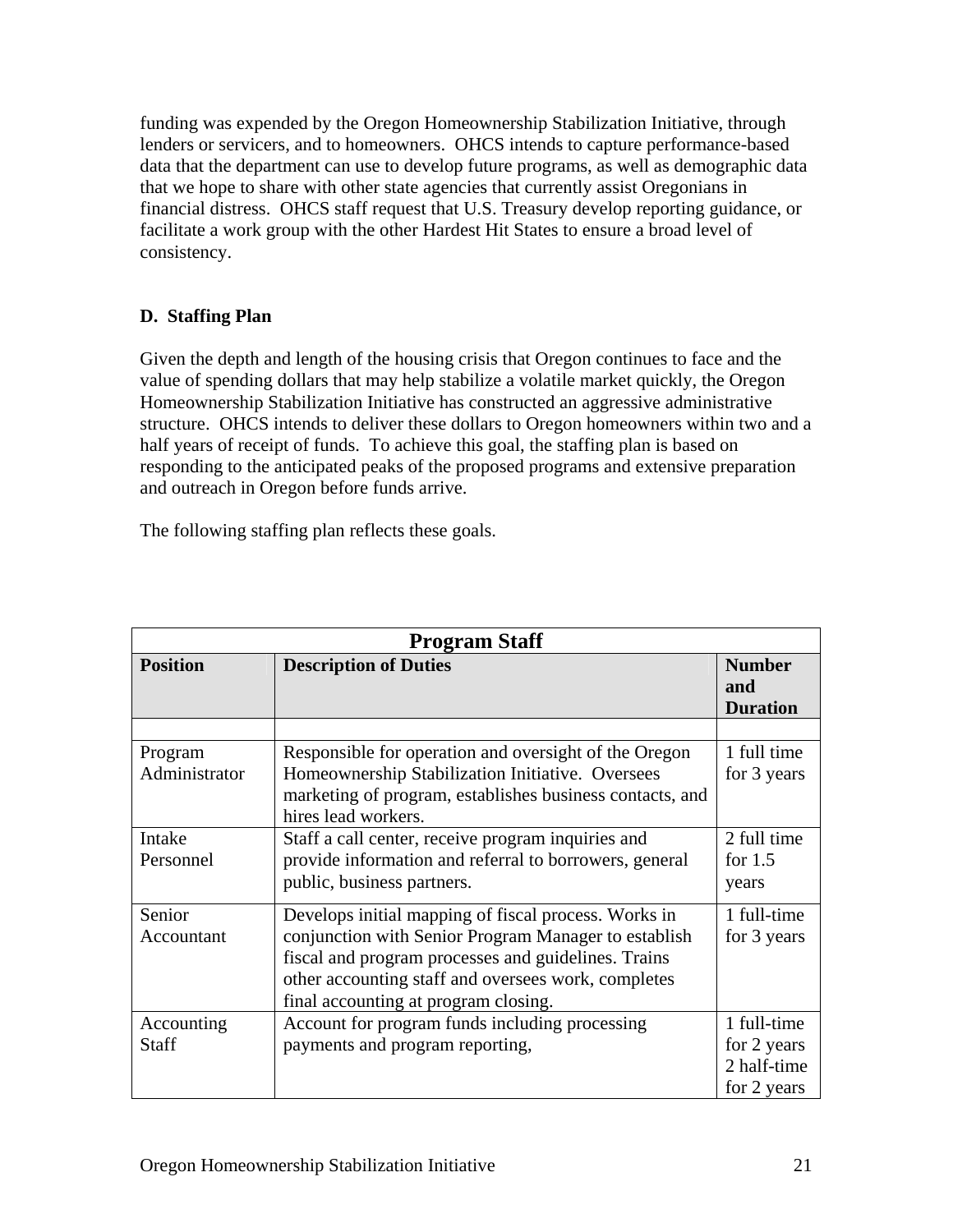| Human            | Assists with hiring staff.                                   | 1 full-time |
|------------------|--------------------------------------------------------------|-------------|
| Resource         |                                                              | for 1 year  |
| Analyst          |                                                              |             |
| Information      | Provides support and maintenance for program systems         | 1 full-time |
| Technology       |                                                              | for 2 years |
| <b>Staff</b>     |                                                              |             |
| Senior           | Develops monitoring process, trains additional monitors,     | Full-time   |
| Compliance       | and conducts monitoring of activities and business           | for 3 years |
| Monitor          | partners to ensure compliance with federal regulations       |             |
|                  | and program rules.                                           |             |
| Compliance       | Conduct monitoring of activities and business partners       | 2 full-time |
| <b>Monitors</b>  | to ensure compliance with federal regulations and            | for 2 years |
|                  | program rules.                                               |             |
| Research         | Continual research and monitoring of foreclosure,            | 1 half-time |
| Analyst          | unemployment and delinquency rates for allocation            | for 2 years |
|                  | plan, gathers data for reporting.                            |             |
| Program          | Maps the initial business process for each program.          | 1 full-time |
| Manager          | Works in conjunction with Senior Accountant to               | for 3 years |
|                  | establish program and fiscal processes and guidelines.       |             |
|                  | Oversees day to day operations of various program            |             |
|                  | activities. Develops and manages contracts with              |             |
|                  | foreclosure counselors and oversees disbursement of          |             |
|                  | contract resources. Oversees program reporting.              |             |
| Senior Loan      | Supervises all program activities. Works with Program        | 1 full time |
| Specialist       | Manager on development of program guidelines and             | for 3 years |
|                  | processes. Develops program forms and documents.             |             |
|                  | Trains other loan specialists and oversees work.             |             |
| Loan Specialists | Process applications for loan modifications, mortgage        | 3 full-time |
|                  | assistance, and loan preservation assistance. Take           | for 3 years |
|                  | requests, review for eligibility, recommend                  | $11$ full-  |
|                  | approvals/denials, complete loan documents, process          | time for    |
|                  | funding requests, collect data for reporting, and close      | one year    |
|                  | out files.                                                   |             |
| Administrative   | Provide program and clerical support. Data                   | 1 full-time |
| Specialists      | management.                                                  | for 3 years |
|                  |                                                              | 1 half-time |
|                  |                                                              | for 1 year  |
| Program          | Oversees Transitional Assistance Program. Takes              | 1 full-time |
| Manager          | requests, reviews for eligibility, recommends for            | for $2.5$   |
|                  | funding, completes grant documents, processes funding        | years       |
|                  | requests, collects data for reporting, and closes out files. |             |
|                  |                                                              |             |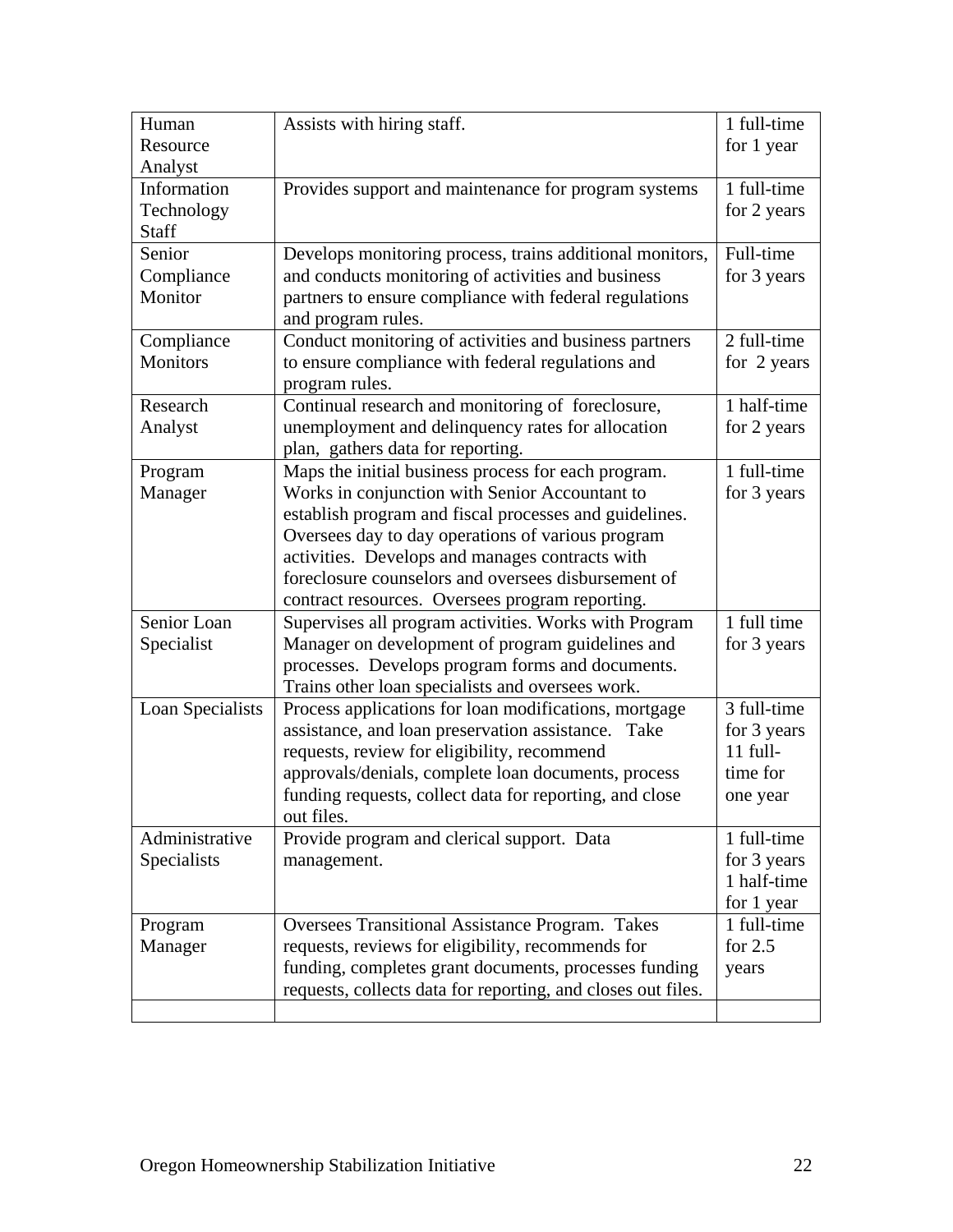# Administrative Budget

|                                                |                          | <b>Hardest Hit Initiative</b><br><b>Expenses</b> |
|------------------------------------------------|--------------------------|--------------------------------------------------|
|                                                |                          |                                                  |
| Personal Services for Startup Activities       | \$                       | 72,654                                           |
| <b>Legal Expenses</b>                          | \$                       | 70,000                                           |
| <b>Contracted Services</b>                     | \$                       | 40,000                                           |
| <b>Information Systems</b>                     | \$                       | 300,000                                          |
| Outreach                                       | \$                       | 300,000                                          |
| Audits                                         | \$                       | 125,000                                          |
| <b>Accounting and Financial Statement</b>      |                          |                                                  |
| Preparation                                    | \$                       | 125,000                                          |
| Corporate Insurance                            | \$                       | 100,000                                          |
| Call Center                                    | $\overline{\mathcal{S}}$ | 165,000                                          |
|                                                |                          |                                                  |
| <b>Recording Fees</b>                          | \$                       | 450,000                                          |
|                                                |                          |                                                  |
| Hardest Hit Initiative Total                   | \$                       | 1,747,654                                        |
|                                                |                          |                                                  |
|                                                |                          |                                                  |
|                                                |                          | <b>OHCS Expenses</b>                             |
| Personal Services (includes employment related |                          |                                                  |
| expenses)                                      | \$                       | 4,225,254                                        |
| Rent                                           | \$                       | 248,244                                          |
| Furniture, Computers, Telephones               | \$                       | 262,014                                          |
| Legal Expenses                                 | \$                       | 305,000                                          |
| Office Supplies and Expenses                   | \$                       | 169,010                                          |
| <b>Staff Training</b>                          | \$                       | 45,000                                           |
| In State Travel                                | \$                       | 75,000                                           |
| Out of State Travel                            | \$                       | 12,824                                           |
| <b>Wire Transfers</b>                          | \$                       | 210,000                                          |
| Contingency                                    | \$                       | 150,000                                          |
| <b>OHCS Total</b>                              | \$                       | 5,702,346                                        |
|                                                |                          |                                                  |
| <b>Total Administration</b>                    | \$                       | 7,450,000                                        |
|                                                |                          |                                                  |